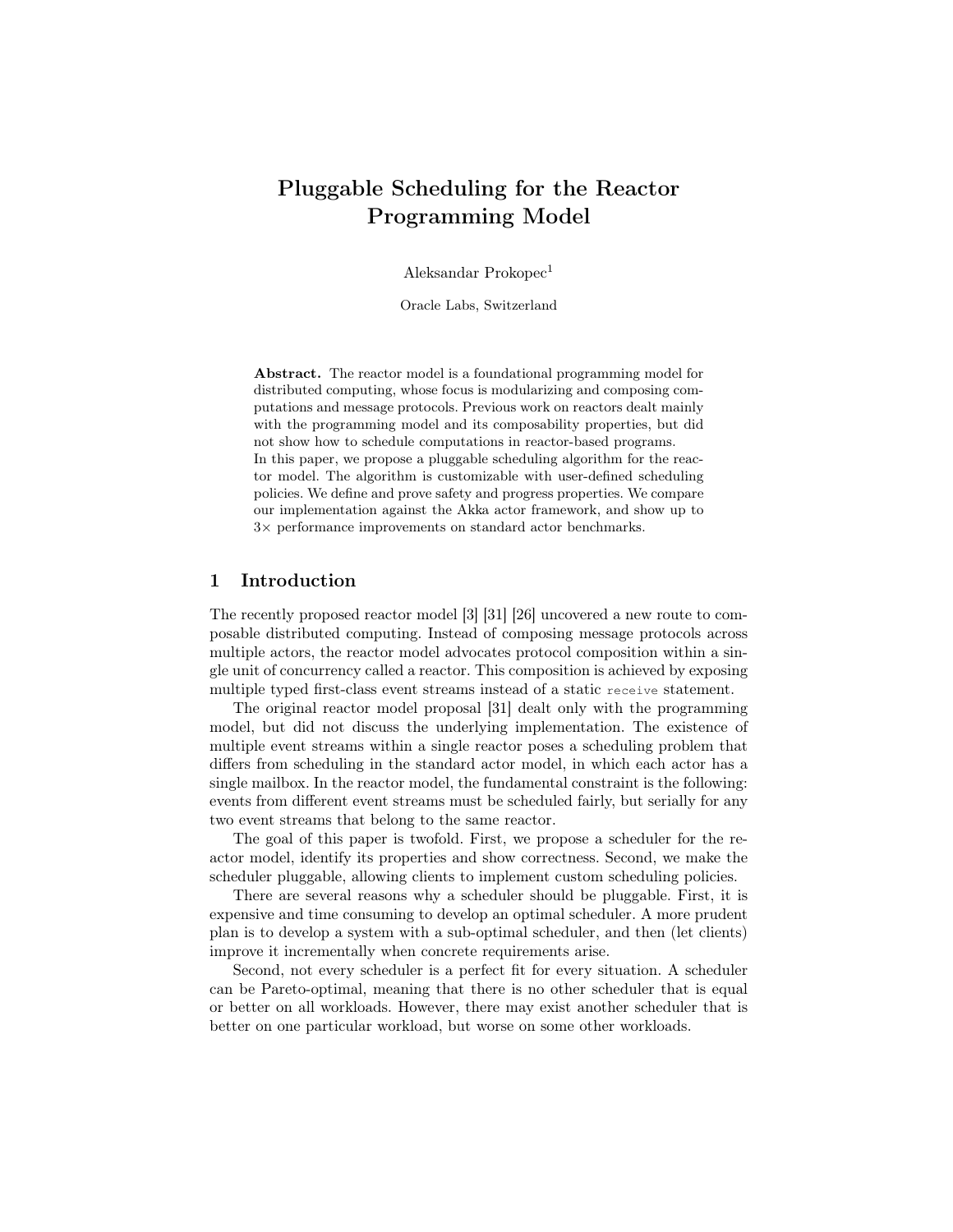For example, in the Ping-Pong benchmark [15], a message is likely to arrive soon, and it helps to keep a (re)actor activated even when there are no pending messages to handle. However, in the Thread Ring benchmark, the same heuristic wastes processor time, as it is in most cases unlikely that a message will arrive soon. In these cases, users should be able to decide which scheduling policy is more appropriate for their workload, or implement adaptive schedulers that can dynamically adjust themselves to the conditions in the program.

Third, certain scheduling policies are application-specific and rely on explicit domain knowledge. For example, if a reactor needs a special system-wide resource (such as a GPU, a DSP or a temperature sensor reading), then the scheduler needs to negotiate the availability of the resource with the OS. A generic scheduler cannot do this, and this warrants a user-defined scheduling policy, which embeds such domain-specific knowledge into the scheduling mechanism.

This paper brings forth the following contributions:

- Detailed description and implementation of a scheduling algorithm for the reactor programming model (Sect. 3).
- A list of safety- and progress-related properties that a reactor scheduler must satisfy. We analyze the proposed scheduling algorithm, and show that it satisfies these properties under specific assumptions on the user-defined scheduling policy (Sect. 2.1 and 3.3).
- A pluggable mechanism for user-defined scheduling policies, which can embed application-specific knowledge (Sect. 4).
- An overview of optimization techniques used in our implementation, which was added to this extended version of the original paper [24] (Sect. 5).
- A performance comparison on the Savina benchmark suite [15] with the widely adopted Akka actor framework. We show that our reactor implementation outperforms Akka on 6 out of 8 benchmarks by a factor of  $1.1-3.3\times$ , and otherwise has comparable performance (Sect. 6).

This work focuses on scheduling reactors in a single reactor system, on a single shared-memory machine. Scheduling reactor execution in a fault-tolerant distributed setting is not the goal. That problem is based on an entirely different set of assumptions (such as faults, preemptions, network delay, lack of shared memory), and consequently results in different abstractions. In practice, this is the task of the cluster manager [14] [38], and not the reactor scheduler. However, effective single-machine scheduling is likely a prerequisite for efficient distributed computations, since it ensures a better utilization of each machine.

This paper is an extended version of the previous work on pluggable scheduling for the reactor programming model [24]. In this version, we present an overview of optimization techniques that were used to improve the performance of our scheduler: explicit work stealing, lazy task scheduling, reanimation threads, message arrival speculation and actor class profiling (Sect. 5).

Code examples are written in Scala [20], a statically compiled language, primarily targetting the JVM. Syntax is similar to Java, but more concise. Variables and final variables are defined with keywords var and val, respectively, and methods with the def keyword, as in Python. Type annotations come after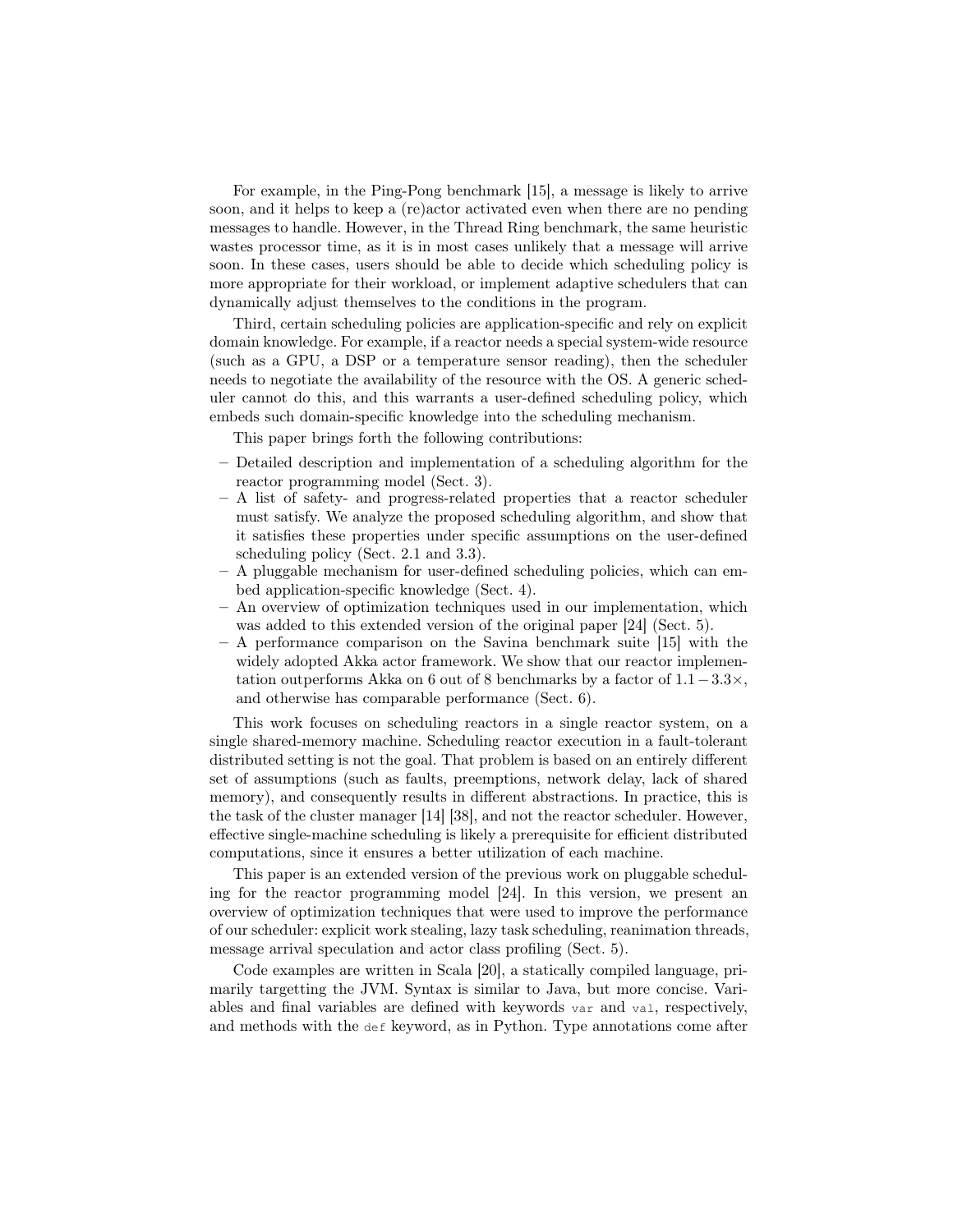a : following an identifier, similar to Pascal. Function objects are declared with a list of parameters, followed by => and a body. Partial functions are declared as a list of case statements, and are defined for the values matched by at least one of the cases. Traits and the with keyword are equivalents of Java interfaces and implements. Type parameters are enclosed in square brackets, []. Operators, such as !, are normal methods with symbolic names. Critical sections are delimited with a synchronized block.

We start by describing the reactor model in more detail in Sect. 2, and we then show the proposed scheduling algorithm in Sect. 3.

# 2 Reactor Model

The reactor programming model [31] is a generalization of the standard actor model [2] [4]. There are three major differences between these models. First, the reactor model exposes multiple first-class event streams instead of a static receive statement. Second, in the reactor model, a computation can wait for events from multiple event streams simultaneously, whereas an actor can be suspended on a single receive statement at a time. Third, targets of message sends are typed channels instead of untyped actor references<sup>1</sup>. As argued before [31], these three fundamental differences allow modularity and composition of message protocols within a single reactor, a feature that was previously not possible with actors alone. For example, reactor model allows defining best-effort and reliable broadcasts, failure detectors [10] [18] and CRDTs [34], and exposing them as reusable components, that can be either embedded into a reactor, or further composed into more complex components.

In the reactor model, the principal unit of concurrency is called a reactor. Analogous to how an actor can process at most a single message at once, a reactor can process at most a single event at any point in time. This *serializability* property is one of the major strengths of (re)actors, as it allows users to access local state without synchronization.

Consider a reactor that counts how many events it received. The following code snippet declares a reactor template AnalysisReactor that tracks how many string events it received. Field numEvents is part of the reactor's state:

```
class AnalysisReactor extends Reactor[String] {
  var numEvents = 0 }
```
Defining a reactor template does not yet start a reactor instance. Before we see how to do that, we need to define how the reactor receives events. Entities that allow handling incoming events are called event streams. Every reactor gets a default event stream called main.events when it is created. To receive an event, users need to pass an event handler to the stream's onEvent method. We extend the body of the previous reactor template with a call to onEvent:

main.events.onEvent { x **=>** numEvents +**=** 1 }

<sup>1</sup> In Erlang, actor references are called process IDs.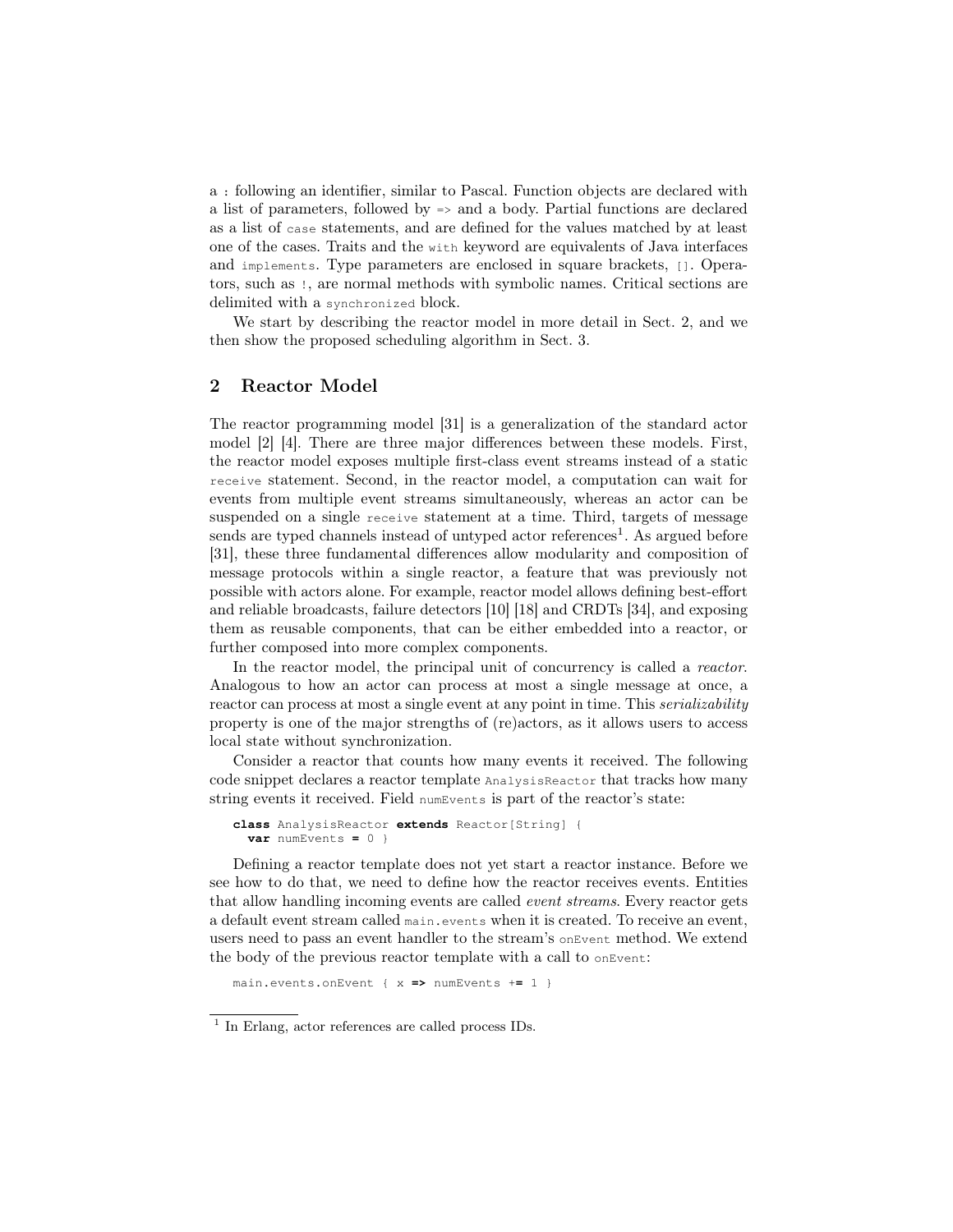Generally, an event stream has the type Events[T], indicating that it delivers events of type T. In our case, main.events has the type Events[String], because we declared a reactor of type Reactor[String].

Unlike processes in the  $\pi$ -calculus [19], where a process can block until a message arrives on a channel, or join calculus [8], where a process can decide to block until another process sends a matching message, a reactor is not limited to receiving events on a single event stream. During its lifetime, a reactor can receive from any number of event streams. Effectively, a reactor has multiple synchronous control flows. Concretely, apart from the main event stream, every reactor has a system event stream called sysEvents that delivers lifecycle events – for example, when the scheduler assigns execution time to the current reactor, or the reactor terminates. We can react to a subset of system events by passing a partial function to onMatch method of the event stream. In the following, we expand the earlier reactor template with a variable numSch, and count the number of times the reactor was assigned execution time. We expect that each time the reactor is scheduled, it handles several events. When the reactor terminates, we print the average number of events handled each time it got scheduled:

```
var numSch = 0
sysEvents.onMatch {
  case Scheduled => numSch += 1
  case Stopped => print(numEvents / numSch) }
```
Every event stream has a corresponding channel. A channel is the writing end of the event stream. It has the type  $\text{Channel}[T]$ , where T corresponds to the event stream type. Whereas an event stream can be used only by the reactor that owns it, a channel can be shared with any other reactor. The basic operation on a channel is an event send !. In the following, we extend the reactor template to send a message to the main channel when the reactor starts:

sysEvents.onMatch { **case** Started **=>** main.channel ! "started" }

To create additional channels and event streams, a reactor can use the open statement. Given the type of events, say Int for integers, the open statement returns a fresh pair of a channel and the corresponding event stream:

**val** (numberEvents, numberChannel) **=** open[Int]

To create a running reactor instance from a template, we call the spawn method of the reactor system. Spawning a reactor returns its main channel:

**val** ch: Channel[String] **=** system.spawn(Proto[AnalysisReactor])

Proto is a wrapper around the specific reactor class, used to set properties such as the textual name of the reactor, or its scheduling policy.

We claimed earlier that reactors generalize actors. To validate this, we encode an Akka-style [1] actor using a reactor from the Reactors.IO framework [3]. The reactor receives events of type  $_{\rm{Any}}$ , which is the top type in Scala. Any event x from the main event stream is forwarded to the partial function receive if the partial function is defined for it. Otherwise, the event is discarded.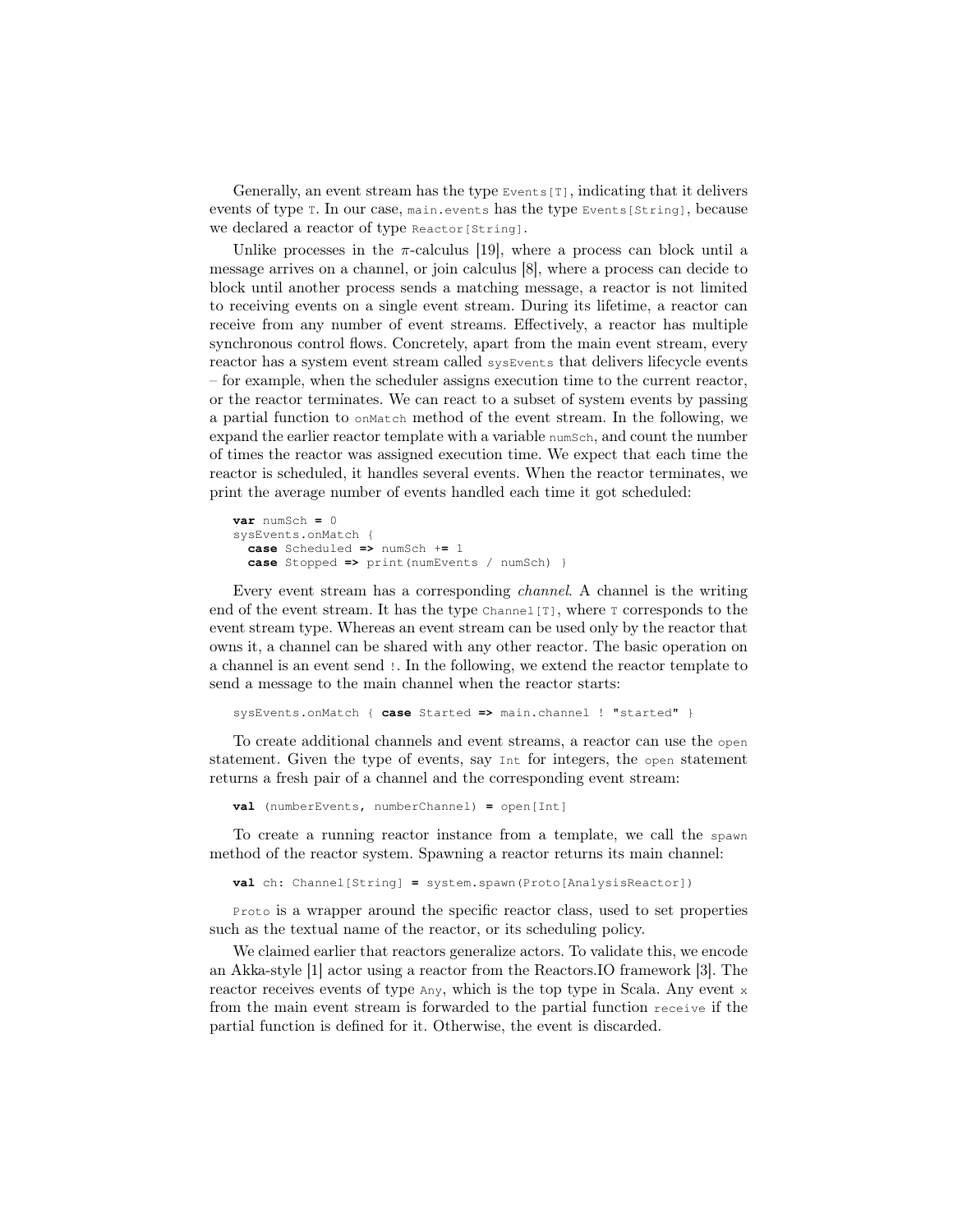```
abstract class AkkaActor extends Reactor[Any] {
  def receive: PartialFunction[Any, Unit]
  main.events.onEvent { x =>
    if (receive.isDefinedAt(x)) receive(c)
  } }
```
Exact formal semantics of the reactor model can be found in related work [31]. In a nutshell, the reactor model consists of the following components:

- Defining and starting computations: reactor templates that define reactors, and the spawn method used to start them.
- Receiving events: event streams and the onEvent method, used to subscribe to incoming events and eventually handle them.
- Sending events: channels and the ! operator, used to asynchronously send events to other reactors.
- Modularising protocols: the open method, used to create supplementary channels in the current reactor<sup>2</sup>.

The main difference with the actors is that there are multiple event streams in each reactor, and events can be delivered on any of them. Before examining the proposed scheduling algorithm, we examine its essential properties.

#### 2.1 Properties of a Reactor Scheduler

We now explore important properties that a reactor scheduler should satisfy. In what follows, we say that an event is *delivered* if it is enqueued on an event queue. We say that a reactor is *activated* when it becomes scheduled to execute and process some of its delivered events. We say that an event is handled when the event handlers from corresponding event streams get invoked for that event.

Serializability states that a reactor at any point in time runs at most one of its event handlers. Processing events serially, in sequence, prevents data races that would otherwise result from simultaneously manipulating reactor state, and obviates the need for user-level synchronization. Importantly, serializability applies to events received on all event streams belonging to the same reactor – at most one handler across all event streams may be active at a time.

Fairness states that if an event is delivered to the reactor on some event stream, then the corresponding event handler is eventually invoked, unless the event stream gets sealed by user  $\text{code}^3$ . An important assumption that we make

<sup>&</sup>lt;sup>2</sup> It was shown that encoding multiple protocols in the actor model using a single actor is possible, but made easier with custom protocol description languages [37]. Conversely, protocol modularisation can also be achieved by encapsulating groups of actors, each of which handles one aspect of the protocol. A custom architecture description language was made to facilitate this type of encapsulation [5]. One goal of the reactor model is to allow modularisation in the core model, without relying on another language layer.

<sup>3</sup> Users can do this explicitly in the reactor programming model, in which case the undelivered events are dropped. It is unclear to us how to achieve this using automatic GC, since there always exists a reference from the onEvent callback to the event stream object.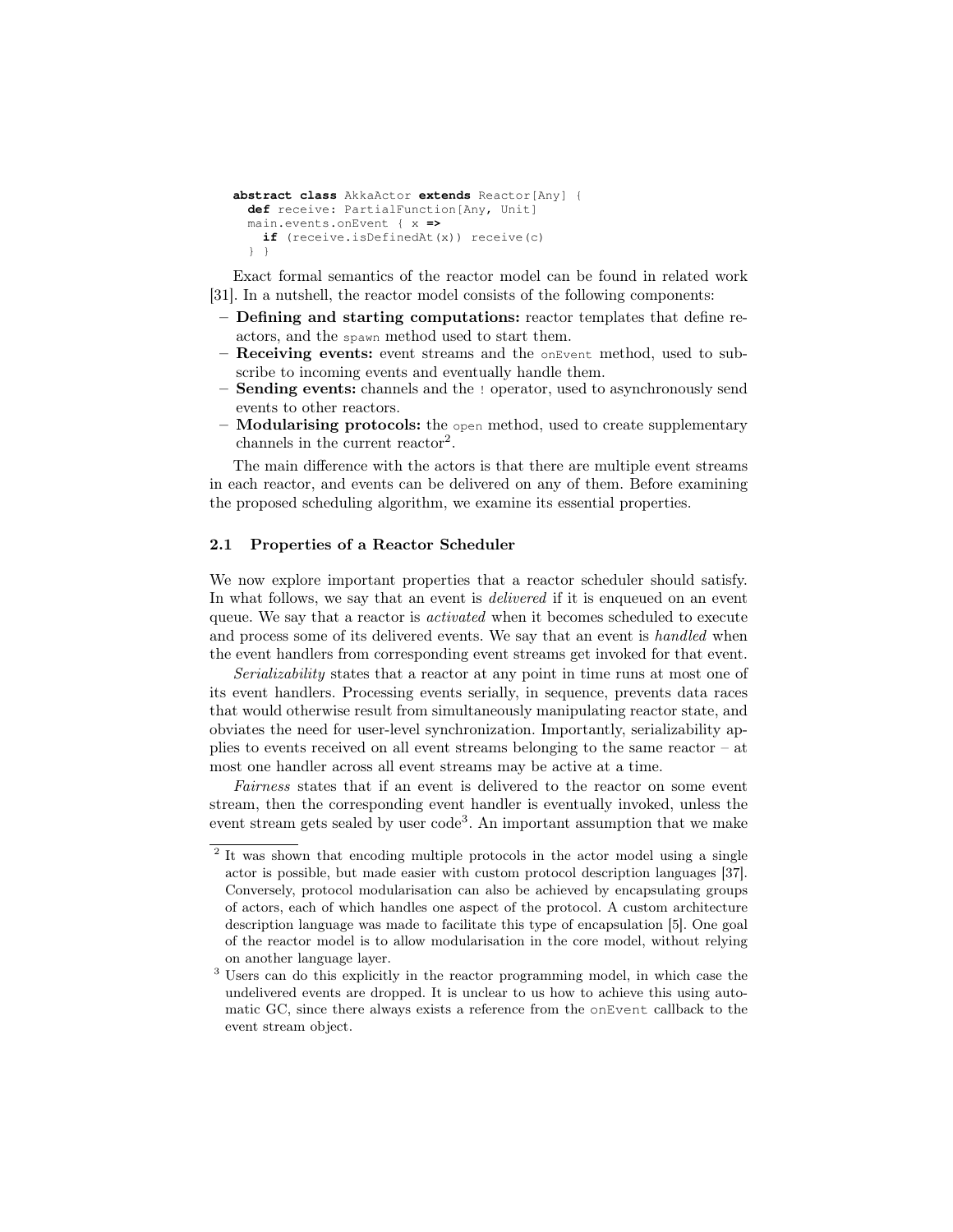is that no reactor executes an infinite loop, i.e. the handling of every event consists of a finite number of steps.

Although fairness ensures that delivered events are eventually handled, a stronger guarantee is sometimes more useful. Whenever possible, a scheduler should avoid a scenario in which a set of events delivered to one event stream grows indefinitely<sup>4</sup>. This can, for example, occur in a multiple producer, single consumer setting. Fairness only ensures that the single consumer is eventually scheduled, but does not prevent its event queue from growing indefinitely. To be fair, a scheduler must ensure that some event streams get processed more often than others. We formulate bounded delivery time fairness as follows – for any two events x and y, such that x is the  $d_x$ -th event delivered globally and y is  $d_y$ -th, and x is the  $h_x$ -th event handled globally and y is  $h_y$ -th, difference  $h_x - h_y$  must be bound by  $d_x - d_y + C$ , where C is a constant. This is essentially a global relaxed FIFO condition.

Aside from being fairly executed, reactors must be able to exploit parallelism in the system. A reactor scheduling system is scalable if it meets the following conditions. First, event handling must not contend with concurrent event delivery. Second, event delivery time must be  $O(1)$  when there are P events delivered concurrently on any subset of event streams. Third, event delivery time must be  $O(1)$  irrespective of the number of event streams E in the system.

The scheduling sytem must be  $efficient -$  the absolute execution time spent in scheduling must be negligible, or be amortized by the execution time of user code. This property is checked with an empirical evaluation.

The last important concern is pluggability. Clients that possess domain knowledge must be able to apply this knowledge to a custom scheduler to make the system more efficient. Pluggability allows manually controlling when a specific reactor is executed, and how much execution time it gets.

Some of these properties, such as serializability, ensure that a program never violates semantics of the reactor model. We refer to them as safety properties, as they guarantee that nothing bad happens. Other properties, such as fairness, bounded delivery time fairness and scalability, improve progress of a reactorbased program. Their absence can in worst case prevent the program from completing, but does not violate semantics or cause incorrect behavior. As we will see in Sect. 3, the proposed pluggable scheduling system enforces safety properties. Progress properties are good-to-have, but not essential for all programs. For such properties, the scheduling system establishes a well-defined foundation, and delegates the decision of fulfilling them to other components.

 $4$  This is not always possible – there exist programs in which the number of events grows over time. For example, if every reactor upon receiving an event sends out two events in response, then the overall number of messages in the program grows exponentially over time. However, if there exist an execution schedule in which the number of messages in the program at any given point is bounded, then the scheduler should use that execution schedule.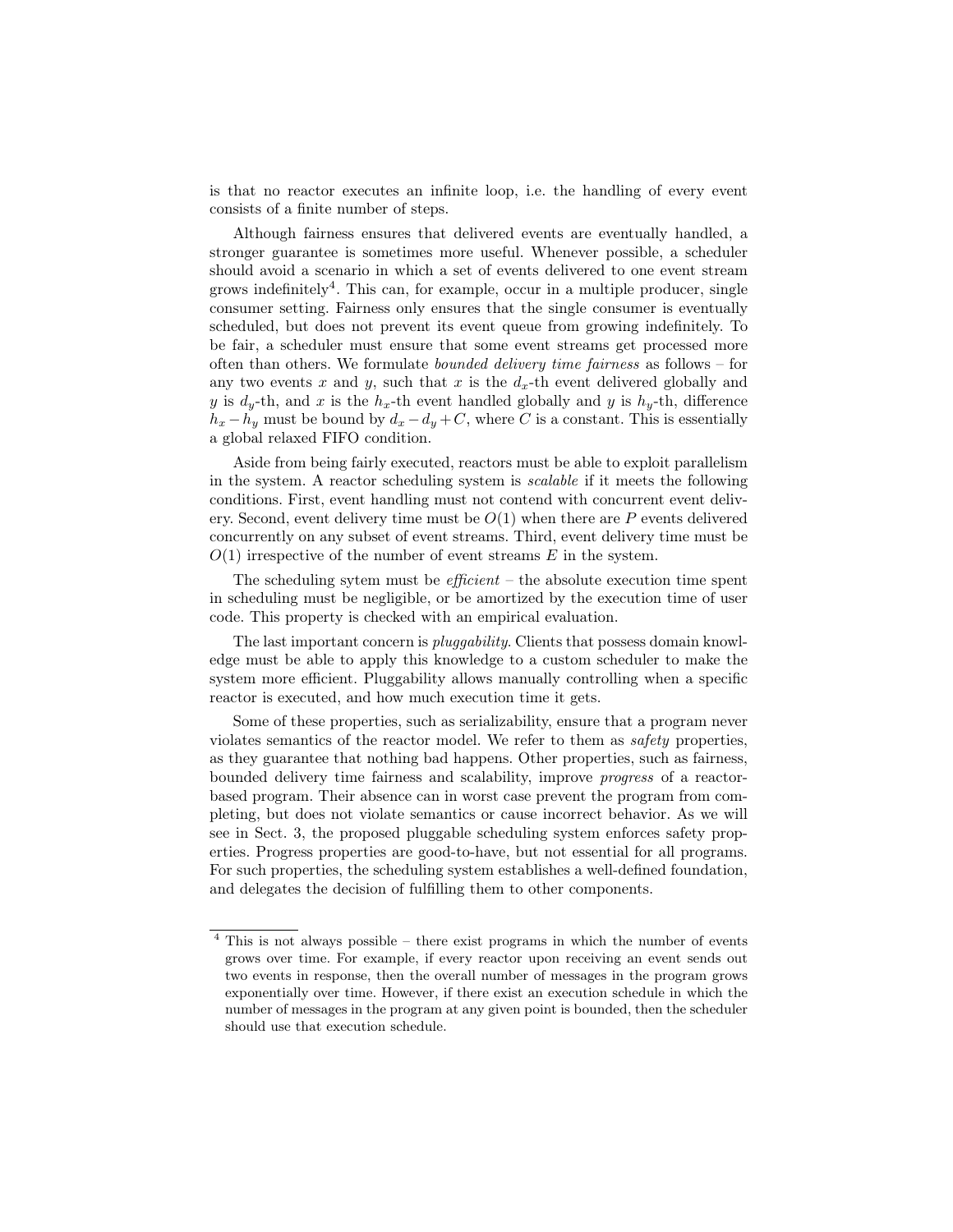# 3 Scheduling Algorithm

In this section, we describe the proposed pluggable scheduling algorithm. We start by describing the internals of our reactor system implementation, and then show the algorithm itself. Finally, we prove that the algorithm satisfies serializability and fairness, and, under specific assumptions, can also achieve bounded delivery time fairness.

#### 3.1 Reactor System Internals

An event queue contains a set of delivered, but not yet processed events for a particular event stream. Since events must be handled serially within a reactor, an event queue serves as a buffer between the reactor and the senders. An event queue is an equivalent of an actor mailbox.

In the following, we show the EventQueue trait. Method enqueue atomically enqueues an event to the event queue and returns the event queue size. It can be called by any number of threads concurrently. Method dequeue atomically removes an event, emits it on an event stream events, and returns the number of remaining elements at the point when the event was removed. Method dequeue is quiescently consistent  $[13]$  – it can be called by at most a single thread at a time. When dequeue emits the event on the associated event stream, control transfers from the scheduler to the event handlers installed by the user code.

```
trait EventQueue[T] {
  def enqueue(x: T): Int
  def dequeue(): Int
  def events: Events[T]
  def size: Int }
```
A connector of type  $\text{Connector}[T]$  is a wrapper that binds an event stream, a channel and an event queue together. Calling open creates a new connector.

Different reactors have different textual names, used to retrieve their channels. The set of all possible names comprises the namespace of the reactor system. At any point in time, at most a single reactor can have any single name.

When created, every reactor is assigned a unique numeric ID. The set of all possible UIDs forms the UID space. During the entire lifetime of the system, every UID can be assigned to at most one reactor, and cannot be reused.

A reactor system is an entity that contains a set of reactors, the scheduling system, and a single namespace and UID space. Usually, there is a single reactor system per process, but users can create additional reactor systems if necessary. Configuration properties such as pickling and network resources are set when creating the reactor system. A *prototype*, represented with the  $Proof[1]$  type, is a configurable wrapper around the reactor template. It allows configuring the textual name and the scheduling policies of the reactor instance, and is passed as an argument to spawn. Immediately before the reactor instance starts, the reactor system creates a *frame* object of type  $\text{Frame}$ , used to hold internal reactor state – reactor name, UID, scheduling policy, connectors, lifecycle state and information on whether the respective reactor is currently executing.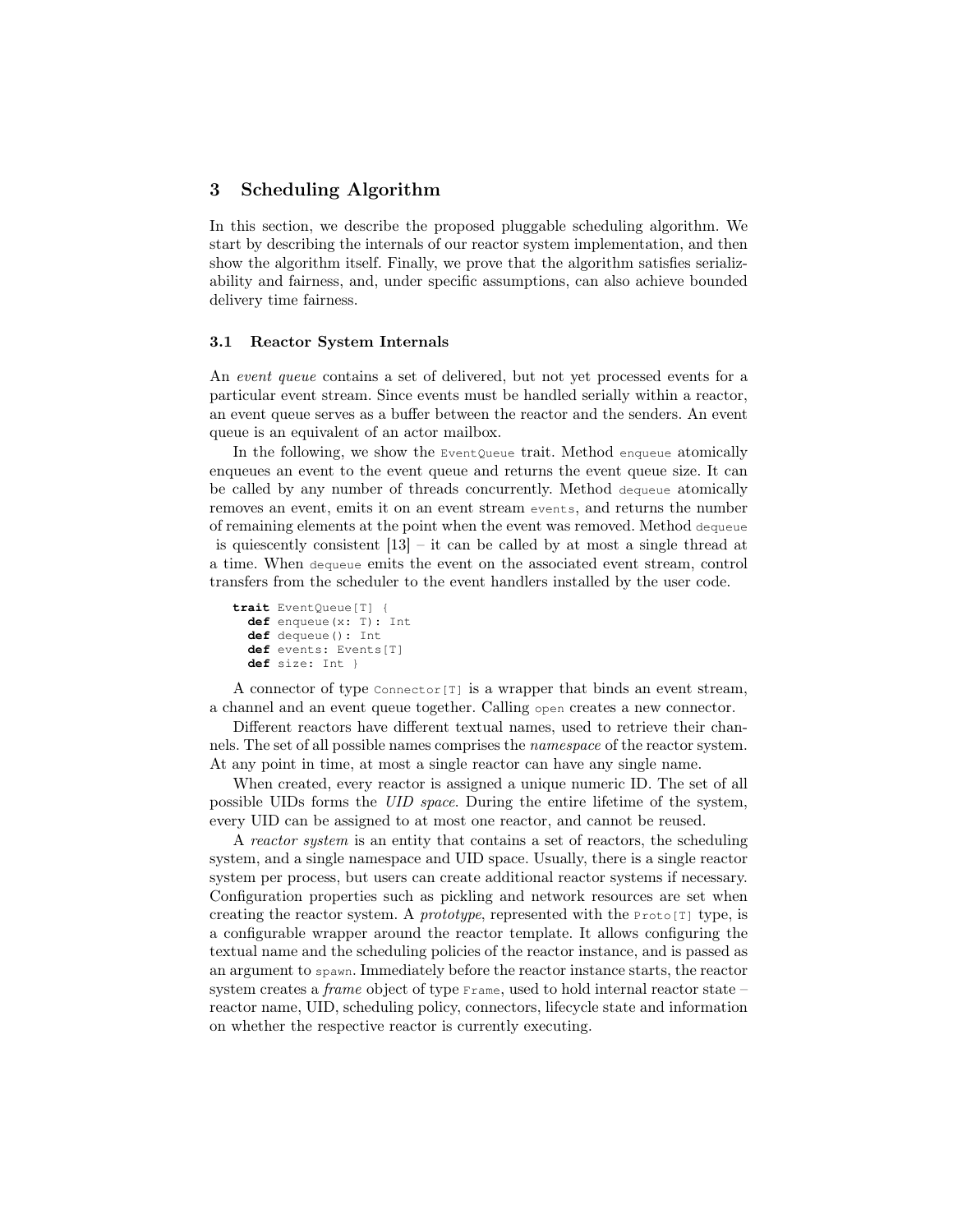```
1 def spawn[T](
 2 system: ReactorSystem, proto: Proto[T]
 3 ): Channel[T] = {
 4 val uid = system.reserveId()
5 val uname = system.acquire(proto.name)
 6 val f = new Frame(uid, uname, proto, system)
 7 try {
       8 f.active = false
9 f.scheduler = proto.scheduler
10 f.lifecycle = New
11 f.connectors = new Map[String, Connector[_]]<br>12 f.pending = f.scheduler.newPendingOueue()
12 f.pending = f.scheduler.newPendingQueue()
      13 f.scheduler.initSchedule(f)
14 f.main = open(f, "main", f.queueFactory)
15 activate(f)
16 } catch { case t: Throwable =>
       system.release(uname)
18 throw t }
19 f.main.channel }
20
21 def activate(f: Frame) {
22 var run = false
23 f.monitor.synchronized {
24 if (!f.active) {
25 f.active = true
26 run = true } }
27 if (run) f.scheduler.schedule(f) }
```
Fig. 1. Reactor creation

A reactor's scheduling policy is captured in a Scheduler object. Method initSchedule is called once when the reactor is created, and schedule is called every time a reactor is activated. Method newPendingQueue creates a queue with a list of active connectors, and allows the scheduler to express a queuing policy.

```
trait Scheduler {
  def initSchedule(f: Frame): Unit
  def schedule(f: Frame): Unit
  def newPendingQueue(): Queue[Connector[_]] }
```
Queue exposes standard queue operations enqueue and dequeue. Note that its implementation and queuing policy are different than that of an event queue. A pending queue stores event queues, and the two are separate entities.

As we will see in the next section, user-defined Scheduler objects allow finetuning how the scheduling system works.

## 3.2 Scheduling Algorithm Implementation

From a high-level standpoint, the algorithm works as follows. When a reactor needs to execute, the active field in its frame is set to true, and the scheduler is notified. The reactor then gets execution time. It repetitively removes an event queue from the pending queue, and calls dequeue on the event queue until either the scheduler tells it to stop, in which case a non-empty event queue is placed back to the pending queue, or the event queue becomes empty, in which case the pending queue is polled for the next event queue.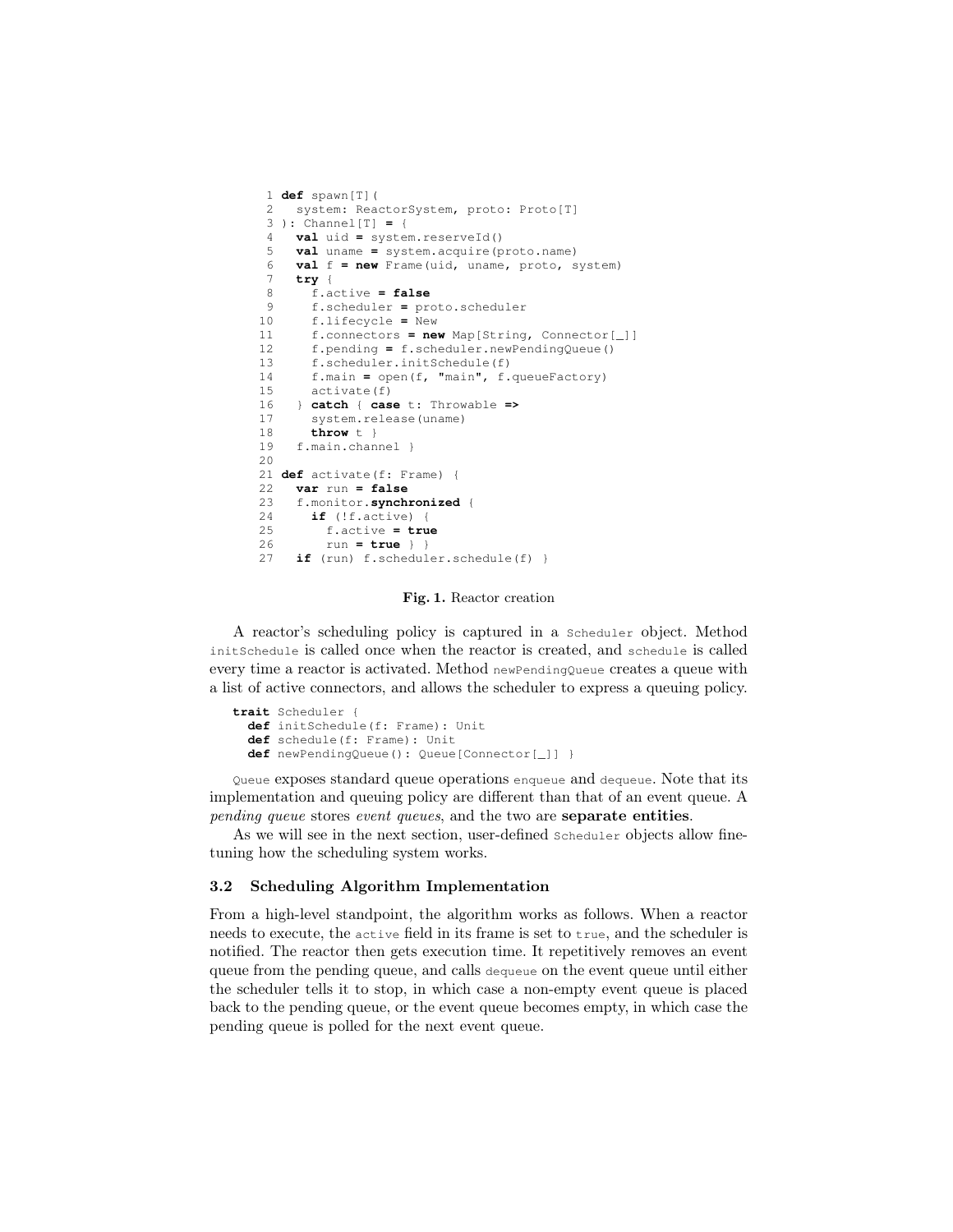```
1 def execute(f: Frame) {
 2 assert(f.active)
 3 assert(f.isolationCount.compareAndSet(0, 1))
 4 try lifecycleAndProcessBatch(f)
 5 finally {
 6 var repeat = false
 7 f.monitor.synchronized {
 8 if (!f.pending.isEmpty && f.lifecycle != Stopped) repeat = true
9 else f.active = false }
10 f.isolationCount.set(0)
11 if (repeat) f.scheduler.schedule(this) } }
12
13 def checkNew(f: Frame) {
14 var isNew = false
15 f.monitor.synchronized {
16 if (f.lifecycle == New) { f.lifecycle = Running; isNew = true } }<br>17 if (isNew) f.reactor = proto.create() }
     17 if (isNew) f.reactor = proto.create() }
18
19 def checkStopped(f: Frame, forced: Boolean) {
    20 var stop = false
21 f.monitor.synchronized {
22 val isRunning = f.lifecycle == Running
23 val mustStop = f.pending.isEmpty && f.connectors.length == 0
24 if (isRunning && (forced || mustStop)) {
25 f.lifecycle = Stopped; stop = true } }
26 if (stop) f.system.release(name) }
27
28 def lifecycleAndProcessBatch(f: Frame) {
29 try { checkNew(f); processEvents(f) }
30 catch { case t: Throwable => checkStopped(f, true) }
    31 finally checkStopped(f, false) }
32
33 def processEvents(f: Frame) {
34 f.schedulerState.onBatchStart(this)
35 val c = popPending(f); if (c != null) drain(c) }
36
37 def popPending(f: Frame): Connector[_] = f.monitor.synchronized {
    38 if (f.pending.nonEmpty) f.pending.dequeue() else null }
39
40 @tailrec def drain(c: Connector[_]) {
41 val remaining = c.queue.dequeue()
42 if (f.schedulerState.onBatchEvent(c)) {
43 if (remaining > 0 && !c.isSealed) drain(c)
44 else {
45 val nc = popPending(f); if (nc != null) drain(nc) }
46 } else if (remaining > 0 && !c.isSealed)
47 f.monitor.synchronized { f.pending.enqueue(c) } }
```
#### Fig. 2. Reactor loop

There are two ways that a reactor can get execution time. First is when a reactor instance is created with spawn, and the second is when an event is delivered to a reactor. In both cases, the reactor is activated and sent for execution.

We first consider the spawn operation, shown in Fig. 1. The method starts by reserving a UID in line 4, and the reactor name in line 5. It then creates a Frame object in line 6. In lines 8 through 11, frame is marked as not activated, reference to the scheduler specified in the prototype is copied, the lifecycle state is set to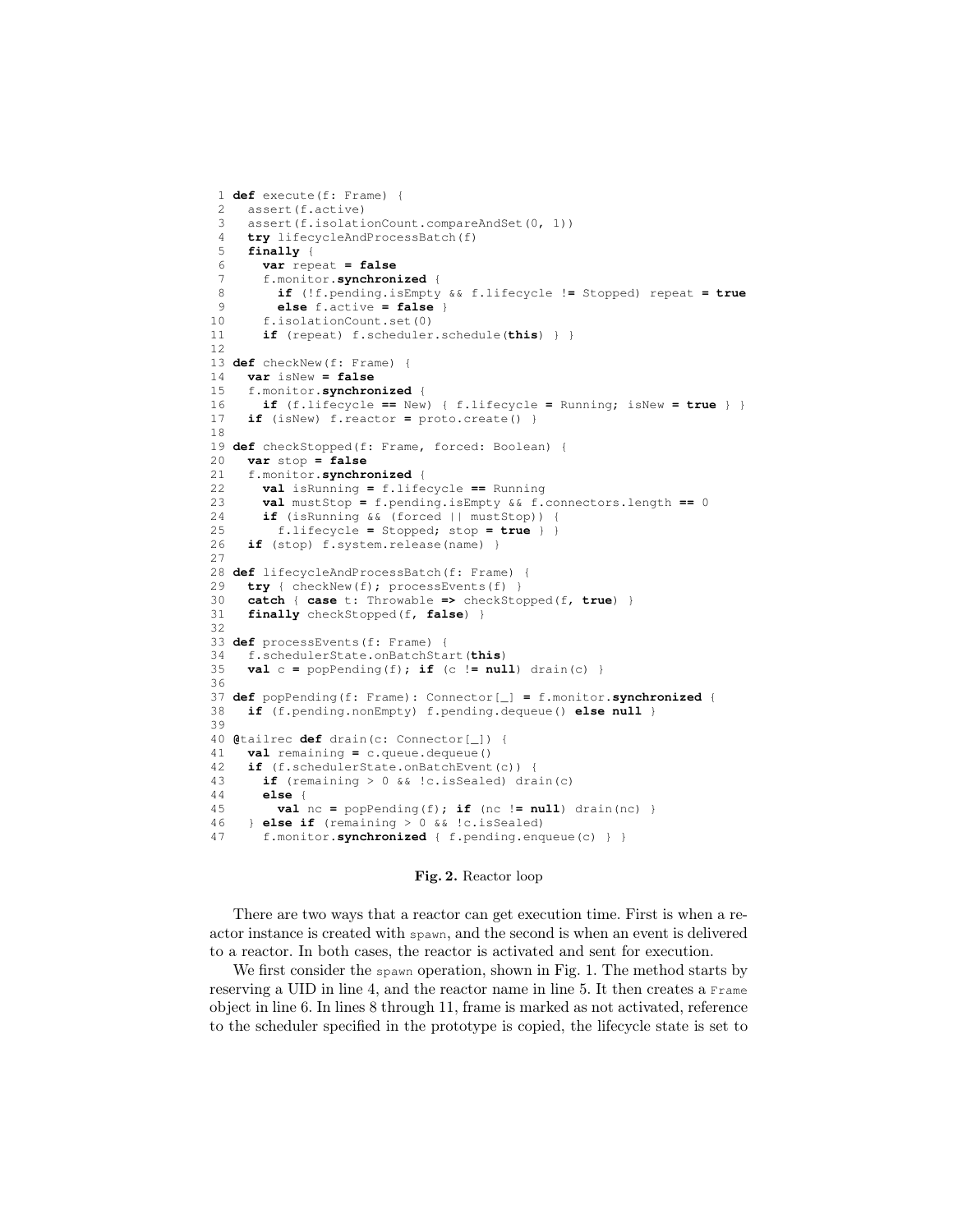New, and a connector table is created. In line 12, the scheduler's newPendingQueue method returns the queue data structure that will hold non-empty event queues. The scheduler is asked to set a custom state object in the frame's schedulerState field. This is done in the call to initSchedule in line 13, and the default connector is allocated in line 14.

At this point, the frame is completely initialized and may begin execution. A call to activate in line 15 activates the frame. This method acquires the frame's lock in line 23, and checks if the frame is already active in line 24. If not, the active field is set to true in line 25. If the field active was set, the scheduler's schedule method is called in line 27. This indicates that there is a newly activated frame that should be scheduled on some thread. The scheduler should give the reactor execution time at the earliest opportunity.

When the scheduler assigns execution time on some thread, that thread must call the execute method shown in Fig. 2. This method starts the reactor's event loop, and has several stages. First, it prepares the reactor context – it asserts that the frame is active in line 2, and optionally sets thread-local state (not shown in the code). Then, it calls lifecycleAndProcessBatch to continue executing the reactor's lifecycle. After the lifecycle method completes, either exceptionally or normally, execute checks if the reactor should continue executing or not. Line 8 tests if there are any pending event queues with unprocessed events and the reactor did not terminate. If so, the reactor is rescheduled, and otherwise its active field is set to false.

The lifecycleAndProcessBatch method uses the auxiliary methods checkNew and checkStopped to treat newly created and stopped reactors differently. Method checkNew is called before event processing starts, and it atomically changes the state from New to Running. If the state changes to running, it means that this is the first time that the reactor was run, so the checkNew method needs to run the reactor constructor. It is important to run the constructor asynchronously, and not in the spawn method, to ensure non-blocking semantics. The constructor is run in line 17 with a call to the prototype's create method.

The checkStopped method similarly checks for termination, and is called after handling the events. A reactor must terminate if it is in the Running state, its pending queue is empty, and there are no more live connectors. If the forced argument is set to true, it means that user code threw an exception, and the reactor must be terminated regardless of its execution state. When the state is atomically changed to Stopped, the reactor name is released in line 26. In practice, all these methods emit lifecycle events on the system event stream, but we omit them from Fig. 2 for brevity.

At this point, the reactor can start handling the delivered events. The method lifecycleAndProcessBatch first calls the method processEvents, which in line 34 notifies the scheduler that a batch of events is about to be handled. The processEvents method then calls popPending to dequeue a non-empty connector. If a reactor just started, it is likely that no events were yet delivered, and popPending returns null. In this case, processEvents simply returns. If there is a non-empty connector, processEvents calls the drain.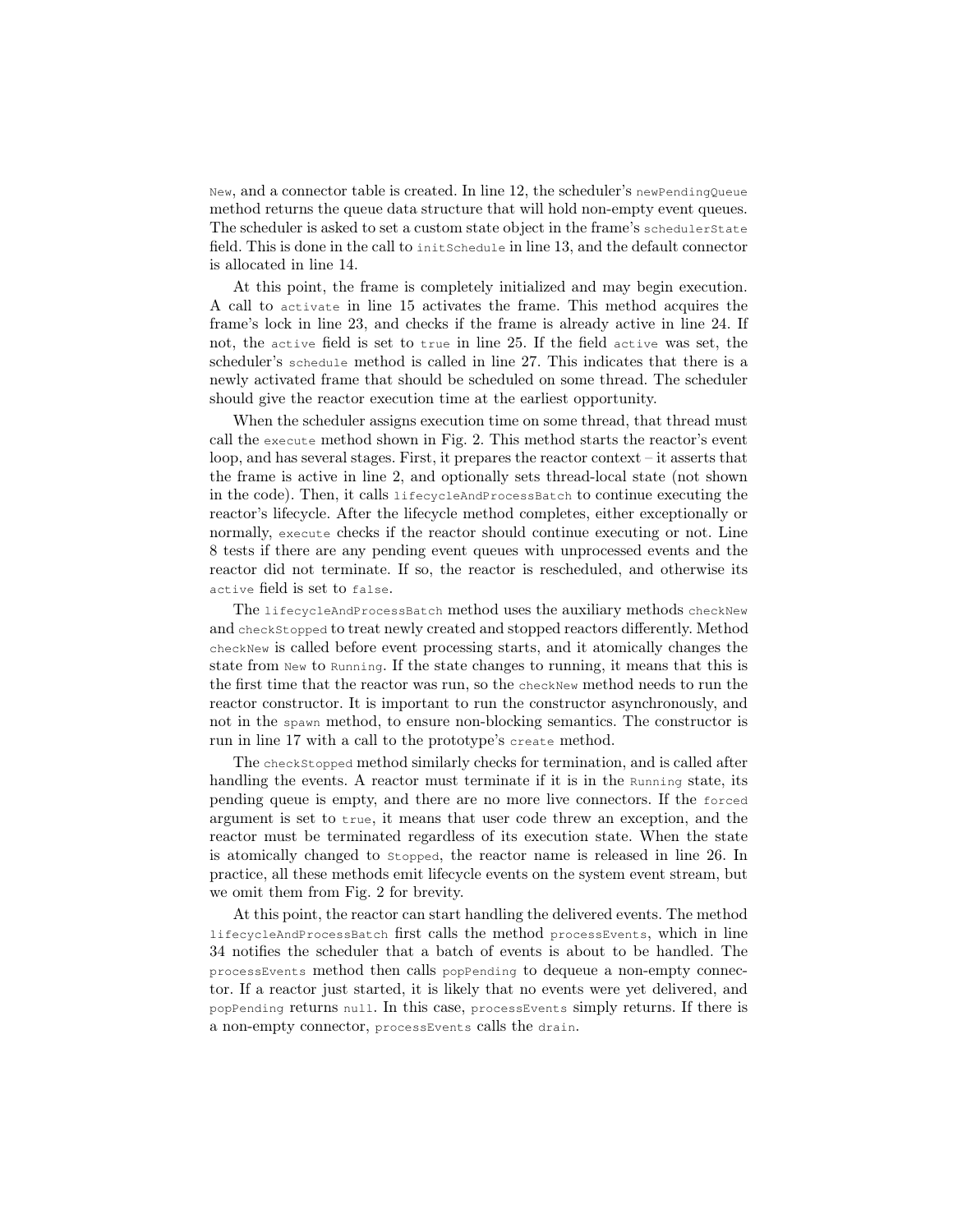```
1 def send[T](c: Connector[T], x: T) {
2 val f = c.frame
3 val size = c.queue.enqueue(x)
4 var run = false
5 if (size == 1) f.monitor.synchronized {
6 f.pending.enqueue(c)
7 if (!f.active) {<br>8 f.active = tru
         8 f.active = true
9 run = true
1011 }
12 if (run) f.scheduler.schedule(this) }
```
Fig. 3. Event send

The drain method calls dequeue on the event queue in line 41. This releases an event on the corresponding event stream, and enters user code. After the event handlers process the event, dequeue returns the number of remaining events at the point in time when the event was removed. The drain method then asks the scheduler if it should continue executing events in line 42. If the scheduler decides that additional events should be batched, drain checks if the event queue is non-empty, and calls itself tail-recursively in line 43, with the same connector. If the current event queue is empty, drain attempts to pop the next non-empty connector if there is one, and calls itself recursively in line 45. If the scheduler denies processing additional events, the drain method puts the non-empty event queue back to the pending queue in line 47.

Using the onBatchEvent method, the scheduler can decide how many events to handle. Usually, a scheduler will handle a batch of events, to amortize the cost of setting up the reactor context, as explained in Sect. 6.1.

A reactor is also activated when an event is delivered on one of its event streams. This is done by the send method in Fig. 3, which first enqueues the event on the respective event queue in line 3. If the event queue size after calling enqueue is exactly 1, it means that the corresponding event stream was previosly dormant, and it became active when the event was enqueued. In this case, the reactor's lock is acquired in line 5, and the event queue is placed on the pending queue in line 6. If the reactor was not previously active, its active field is set to true, and the reactor is scheduled for execution in line 12. The execute method from Fig. 2 is eventually invoked on some thread.

Note that the implementation of the schedule method must be synchronized, since multiple concurrent reactors can call send at the same time. We will show several implementations of the schedule method in Section 4.

## 3.3 Analysis of the Scheduling Algorithm

Having seen the scheduling algorithm, we state several claims about its properties. We prove that the algorithm is safe with respect to the serializability property. For space reasons, we skip other safety properties such as exactly-once delivery. We then prove fairness and bounded delivery time fairness, with specific assumptions about the Scheduler implementation.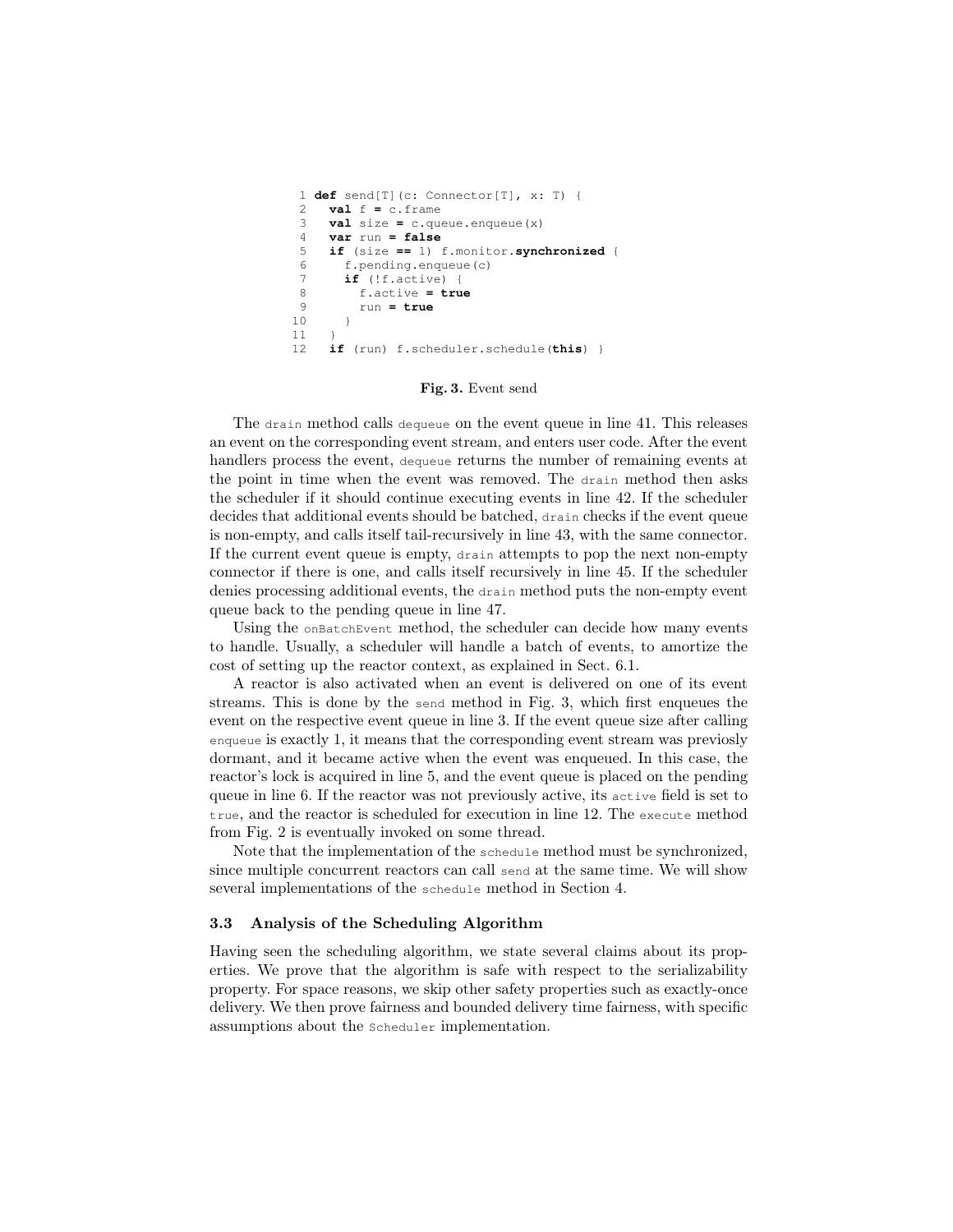**Theorem 1 (Safety).** Assume that schedule executes the reactor exactly once. At any point in time, for a specific reactor, there exists at most a single event handler that is executing.

Proof. No thread is initially running execute. The first call to schedule occurs in the activate method in Fig. 1, and the second schedule occurs in the send method in line 12 in Fig. 3. If either activate or send calls schedule, then the active field was previously false and was atomically set to true by the same thread. No other thread calls schedule until execute reaches line 11 in Fig. 2.

The execute method calls schedule in line 11 only if active was not set from true to false. It follows that, for a specific reactor, there is always at most one thread that left the active field in the true state, and that thread calls schedule. By assumption, execute is called only once for every schedule call, and execute calls dequeue for every event only once, so it follows that there is at most a single event handler executing at any time<sup>5</sup>. . The contract of the contract of the contract of the contract of the contract of the contract of the contract of the contract of the contract of the contract of the contract of the contract of the contract of the contract

Lemma 1 (Deactivation). The reactor's pending queue never contains an event queue that is empty.

*Proof.* We show this inductively  $-$  the claim is initially true, and no operation violates it. The pending queue is initially empty. The send method puts only nonempty event queues to the pending list. Events are only dequeued by the drain method from Fig. 2, and this method never puts an empty event queue back to the pending list. By Theorem 1, no other thread can interfere by concurrently executing drain.  $\Box$ 

Lemma 2 (Activation). A non-empty event queue is either on the reactors's pending queue, or is put on the pending queue after a finite number of steps.

Proof. An event is delivered to the event stream in line 3 of the send method shown in Fig. 3. If, in line 3, enqueue returns a size greater than  $1$ , then there is another thread  $T$  for which enqueue previously returned 1. Between the point in time  $t_0$  when enqueue returned 1 for that other thread  $T$ , and the point in time  $t_1$  when  $T$  puts the queue on the pending list, no other thread can drain that event queue, because that event queue is not yet on the pending list. By contradiction, assume that the event queue is on the pending list between  $t_0$ and  $t_1$ . That would only be possible if, between  $t_0$  and  $t_1$ , enqueue returned 1 for some other thread in line 3, which would imply that the event queue size became 0 between  $t_0$  and  $t_1$ . That would be a contradiction, because the event queue can only be dequeued after being placed on the pending list, and, by Lemma 1, the event queue was not on the pending list at time  $t_0$ .

Now, consider the thread for which enqueue returns size 1 in line 3 of Fig. 3. That thread puts the event queue to the pending list after a finite number of steps. Next, consider the thread that calls popPending. If the event queue is non-empty when that thread subsequently calls dequeue in line 41, the event

<sup>5</sup> In fact, check in line 3 of Fig. 2 ensures this even if schedule calls execute from multiple threads.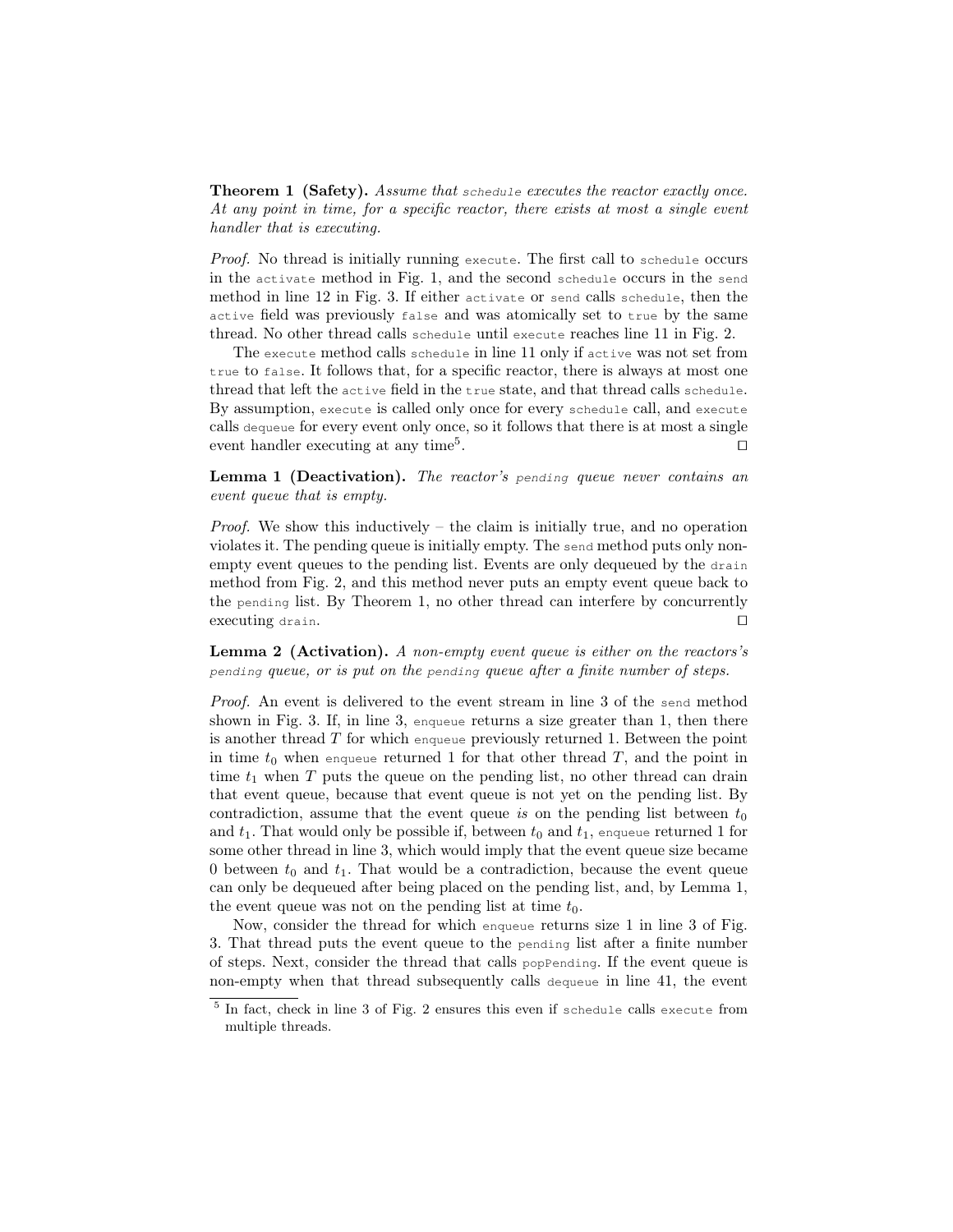queue is put back to the pending queue by the same thread after a finite number of steps. By Lemma 1, the queue cannot become empty before this happens.  $\Box$ 

Theorem 2 (Fairness). Assume that schedule eventually executes the specified reactor, and that every event queue added to the pending list gets removed after calling dequeue on the pending list sufficiently many times. Then, if an event gets delivered to an event stream belonging to some reactor, that event is eventually handled by an event handler.

Proof. By Lemma 2, a non-empty event queue is on the pending queue, or will be after a finite number of steps. By assumption, every reactor is eventually executed, and every event queue on the pending queue is eventually dequeued. For each such event queue, at least one event is handled. Consequently, every event is eventually handled.  $\Box$ 

Achieving bounded delivery time fairness is deferred to the pluggable Scheduler object. Accordingly, the proof of the bounded delivery time fairness makes heavy assumptions on the Scheduler implementation.

**Theorem 3 (Bounded delivery time fairness).** Let  $\mathcal{S}$  be the set of reactors for which schedule was called. Assume that the scheduler always executes the reactor from S with the least recent event  $\xi$ , that the dequeue call on the pending queue of the respective reactor returns the event queue that contains  $\xi$ , and that onBatchEvent returns true if the argument connector contains the most recent event in the system. Then, the scheduling is fair with respect to the previous definition.

Proof. Under the given assumptions, dequeue call in line 41 always returns the oldest event in the system. Therefore, scheduling is fair for the constant  $C = 1$ in the bounded delivery time fairness definition from Sect. 2.1.  $\Box$ 

# 4 Scheduling Policies

In this section, we go over several implementations of the Scheduler trait. There are several ways in which a Scheduler governs the scheduling policy. First, it decides when to execute frames submitted with the schedule method. Second, it decides how long a scheduled reactor should execute with schedulerState. Third, it decides which event stream to flush with the newPendingQueue method.

The schedulerState objects expose the onBatchStart and onBatchEvent methods. The former is called when a reactor starts handling a batch of events, and the latter is called after handling each event of that batch. Most schedulers use some variant of the Default State, which handles up to BATCH\_SIZE events during one scheduled frame execution.

```
class DefaultState extends State {
 private var batch = 0
  def onBatchStart() { batch = BATCH_SIZE }
 def onBatchEvent(c: Connector[_]) = {
   batch = 1; return batch > 0 } }
```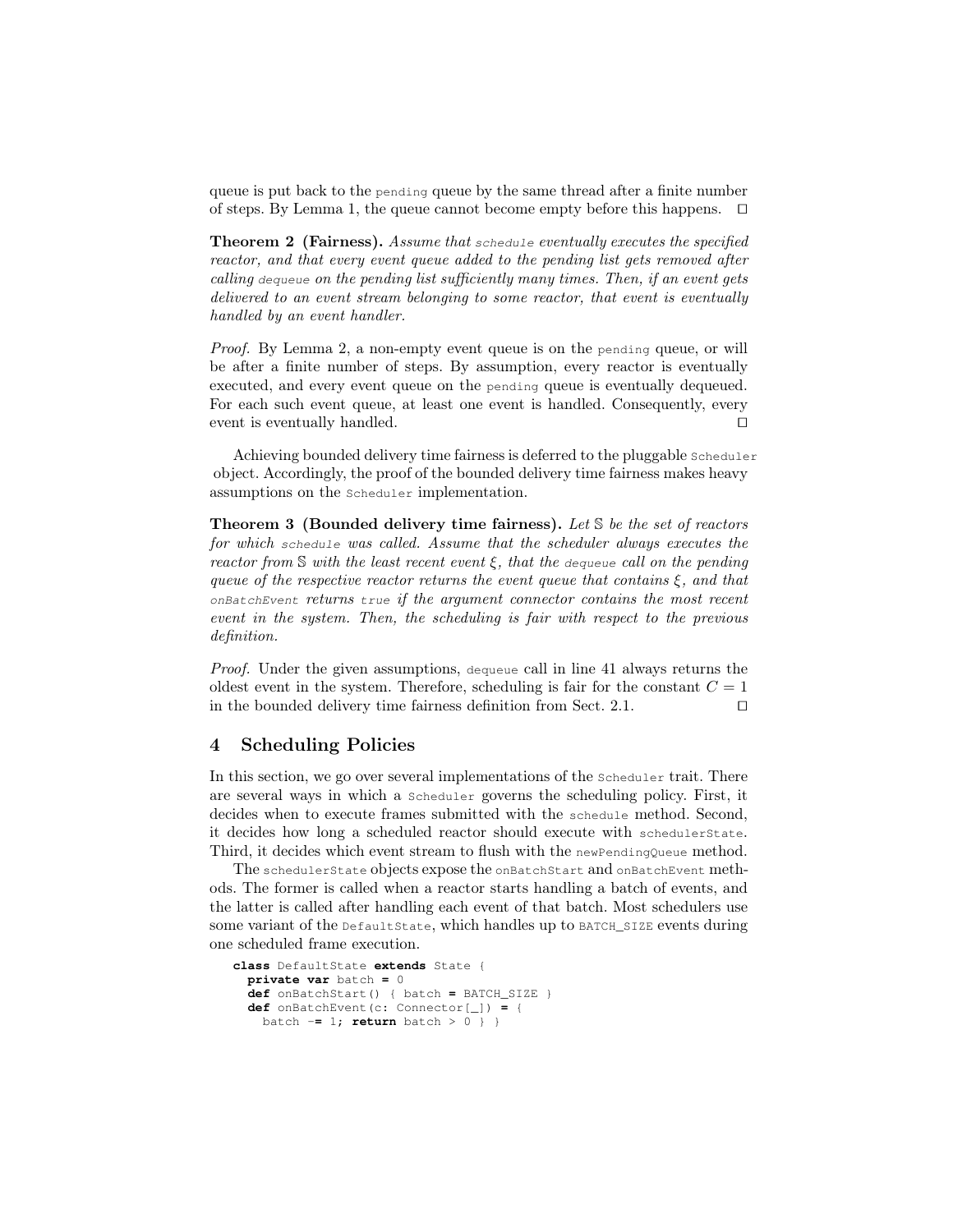The newPendingQueue method decides on the queuing policy of the active event queues. Unless specified otherwise, the pending queue implements the FIFO policy, as that trivially achieves the fairness property  $-$  at least one event is eventually scheduled from each event queue.

Thread pool scheduler. Task schedulers, such as the Fork/Join pool [17] from the JDK, are designed to multiplex a set of tasks across a set of worker threads. It is useful to reuse the effort put into task schedulers when implementing a reactor scheduler. In the following, we show the ExecutorScheduler, which uses a JDK Executor to schedule reactor frames:

```
class ExecutorScheduler(val e: Executor)
extends Scheduler {
  def initSchedule(f: Frame) =
    f.schedulerState = new DefaultState with Runnable {
      def run() = execute(f) }
  def schedule(f: Frame) = executor.execute(f.schedulerState) }
```
The initSchedule method, called when the reactor starts, creates a default state with the JDK Runnable interface mixed in, so the scheduler state is simultaneously used as a task. When run by a task scheduler, this task object calls the execute method from Fig. 2. Method schedule passes this task to the Executor, delegating the decision of when to run the reactor to a task-based scheduler.

Dedicated thread or process scheduler. In some cases, we want to give a specific reactor a higher priority by assigning it a dedicated thread or a process. Here, the decision of when to run is delegated to the underlying OS. Such a reactor need not process events in batches, and can simply flush all its event streams until they are empty, as shown in the following scheduler state implementation:

```
class DedicatedState extends State {
  def onBatchStart() {}
  def onBatchEvent(c: Connector) = true }
```
The ThreadScheduler uses an auxiliary method loop, which calls execute from Fig. 2, and then waits inside a monitor until the reactor terminates or there is a pending event queue. The loop ends when the reactor terminates.

```
def loop(f: Frame) = doexecute(f)
  f.monitor.synchronized {
    while (!hasStopped(f) && !hasPending(f)) f.monitor.wait()
  }
} while (!hasStopped(f))
```
When the reactor starts, the ThreadScheduler creates a DedicatedState object with a thread that calls loop. The thread is started in schedule the first time that the reactor is supposed to run, triggered by the spawn in Fig. 1.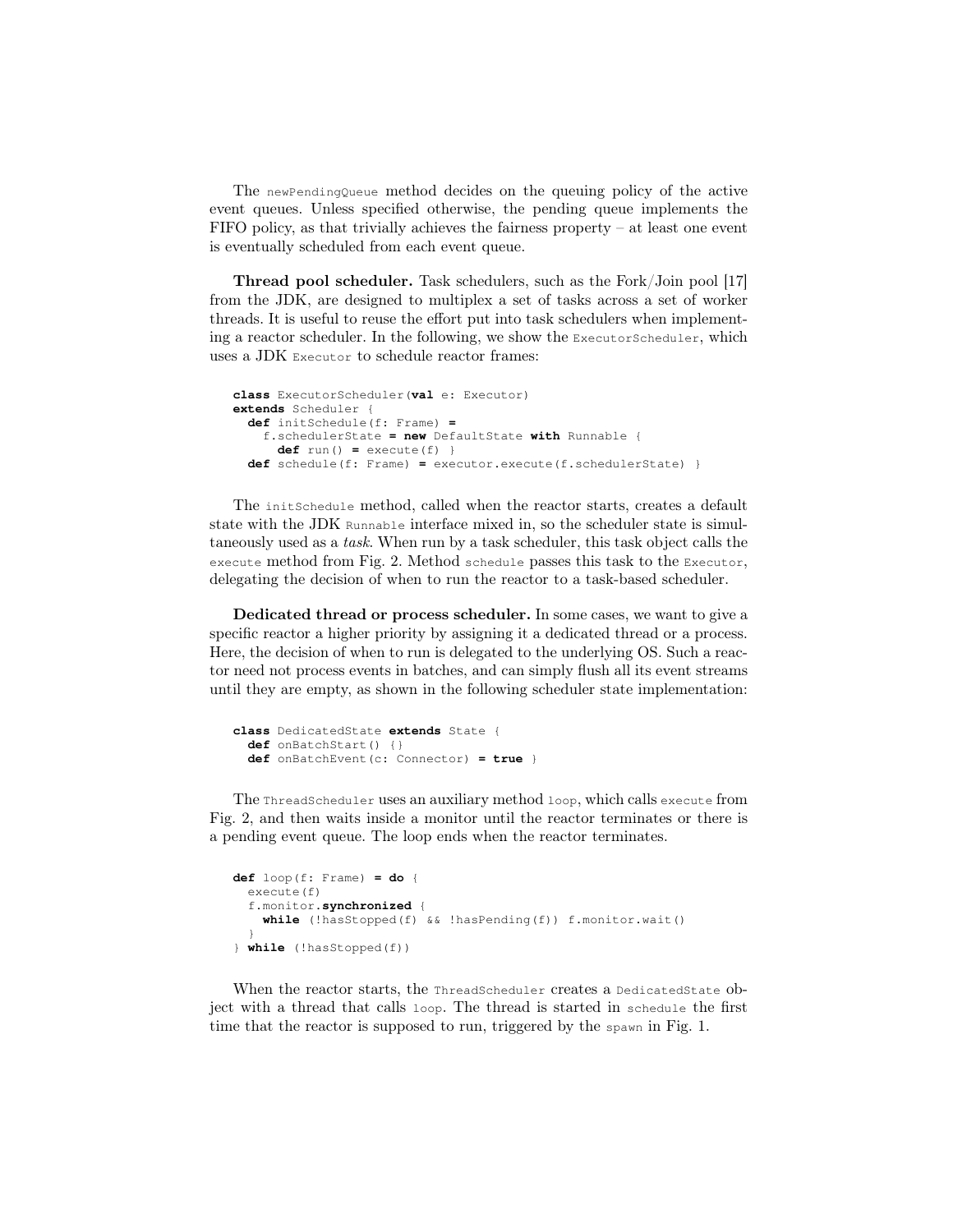```
class ThreadScheduler extends Scheduler {
  def initSchedule(f: Frame) =
    f.schedulerState = new DedicatedState {
      val thread = new Thread {
        override def run() = loop(f) } }
  def schedule(f: Frame) =
    f.monitor.synchronized {
      if (!f.schedulerState.thread.isStarted)
        f.schedulerState.thread.start()
      f.monitor.notify() } }
```
The dedicated thread is subsequently notified whenever, during event delivery, the schedule method gets called from the send method from Fig. 3.

Piggyback scheduler. Normal programs are started by executing the main function on the main thread of the program. A reactor-based program has no notion of a main thread. It is therefore convenient to *piqqyback* the existing main thread to one of the reactors in the program. This is the task of the following PiggybackScheduler implementation:

```
class PiggybackScheduler extends Scheduler {
  def initSchedule(f: Frame) {}
  def schedule(f: Frame) =
    if (f.schedulerState == null) {
      f.schedulerState = new DedicatedState
      loop(f)
    } else f.monitor.synchronized {
      f.monitor.notify()
    } }
```
The first time schedule is called by the spawn method, the piggyback scheduler executes the event loop, thus blocking the current thread. Subsequently, schedule calls in the send method notify the thread that there are new events.

Scheduler with bounded delivery time fairness. The Scheduler implementations shown so far satisfy the fairness property, but they do not necessarily have bounded time delivery. An OS kernel or a task scheduler can satisfy bounded delivery time fairness across a set of threads or tasks. However, neither has information about the number and age of events delivered to different reactors, and cannot give more time to reactors whose load is higher.

In the following, we show a scheduler that is fair according to the definition from Sect. 2.1. We use an event queue factory that assigns a timestamp to an event when it gets enqueued. The event queue itself respects the FIFO policy. The timestamp of the oldest event can be obtained by calling headTime on the queue. We define a pair of helper methods that return the numeric priority of a connector and a reactor frame:

```
def cpriority(c: Connector[_]) = -1 * c.queue.headTime
def fpriority(f: Frame) = cpriority(f.pending.head)
```
The pending list implementation is a priority queue that sorts the event queues using cpriority. The fair scheduler maintains another priority queue tasks for the set of activated reactor frames, based on fpriority. When a reactor is started, its event queue factory is replaced by a timestamping queue factory. The scheduler state uses the same connector as long as its priority is higher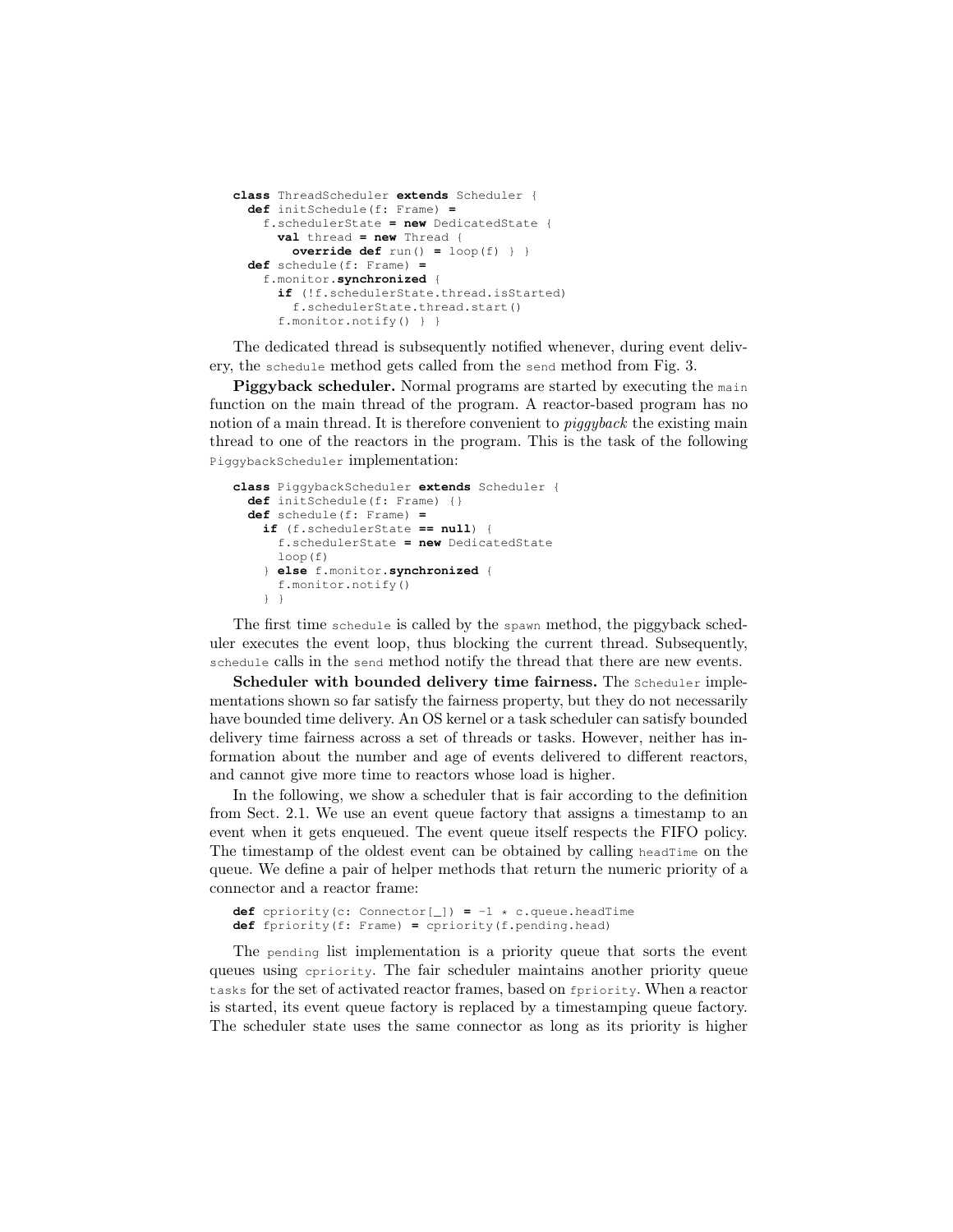than the priority of the other activated frames, and other connectors of the current frame. The schedule method enqueues a frame to the tasks queue, and a separate thread dequeues and executes frames.

```
class BoundedDeliveryTimeFairScheduler extends Scheduler {
  private val tasks = new PriorityQueue[Frame](fpriority) {
  def newPendingQueue() = new PriorityQueue[Connector[_]](cpriority)
  def initSchedule(f: Frame) {
    f.queueFactory = new TimestampQueueFactory(f.queueFactory)
    f.schedulerState = new State {
      def onBatchStart() {}
      def onBatchEvent(c: Connector[_]) =
        cpriority(c) > fpriority(tasks.head) &&
        cpriority(c) > cpriority(f.pending.head)
    \iota \iotadef schedule(f: Frame) = tasks.enqueue(f)
  startThread { while(true) execute(tasks.dequeue()) } }
```
This is a proof-of-concept implementation of a fair scheduler, which is neither scalable (because it is single-threaded) nor efficient (because  $C = 1$ ). In practice, it is useful to relax this requirement to some degree to achieve higher performance.

Timer scheduler. Real-time computations, such as interactive graphics rendering, must be scheduled at regular intervals. The following implementation is based on the java.util.Timer, and it periodically schedules reactor execution.

```
class TimerScheduler(period: Long) extends Scheduler {
  val timer = new java.util.Timer
  def initSchedule(f: Frame) {
    f.schedulerState = new DefaultState
    val task = new java.util.TimerTask {
      def run() {
        if (hasStopped(f)) this.cancel()
        else execute(f) } }
    timer.schedule(task, period, period) }
  def schedule(f: Frame) {} }
```
The initSchedule method creates a new TimerTask that periodically executes the frame, or cancels itself if the reactor has terminated.

Resource scheduler. In some cases, a reactor must be scheduled only when a specific resource is available. A resource can be an external hardware sensor, an embedded coprocessor, or a general purpose GPU.

```
class ResourceScheduler extends Scheduler {
  def initSchedule(f: Frame) { f.schedulerState = new DefaultState }
  def schedule(f: Frame) { OS.requestResource(() => execute(f)) } }
```
When schedule gets called, ResourceScheduler requests an OS resource and passes a callback that executes the frame once the resource becomes available.

# 5 Scheduler Optimizations

The previous sections described the scheduling algorithm, with the emphasis on making it pluggable. The design is sufficient for making the scheduling generic, but we did not explain how we achieve high throughput. In this section, we go over several techniques that we used to improve the performance of the default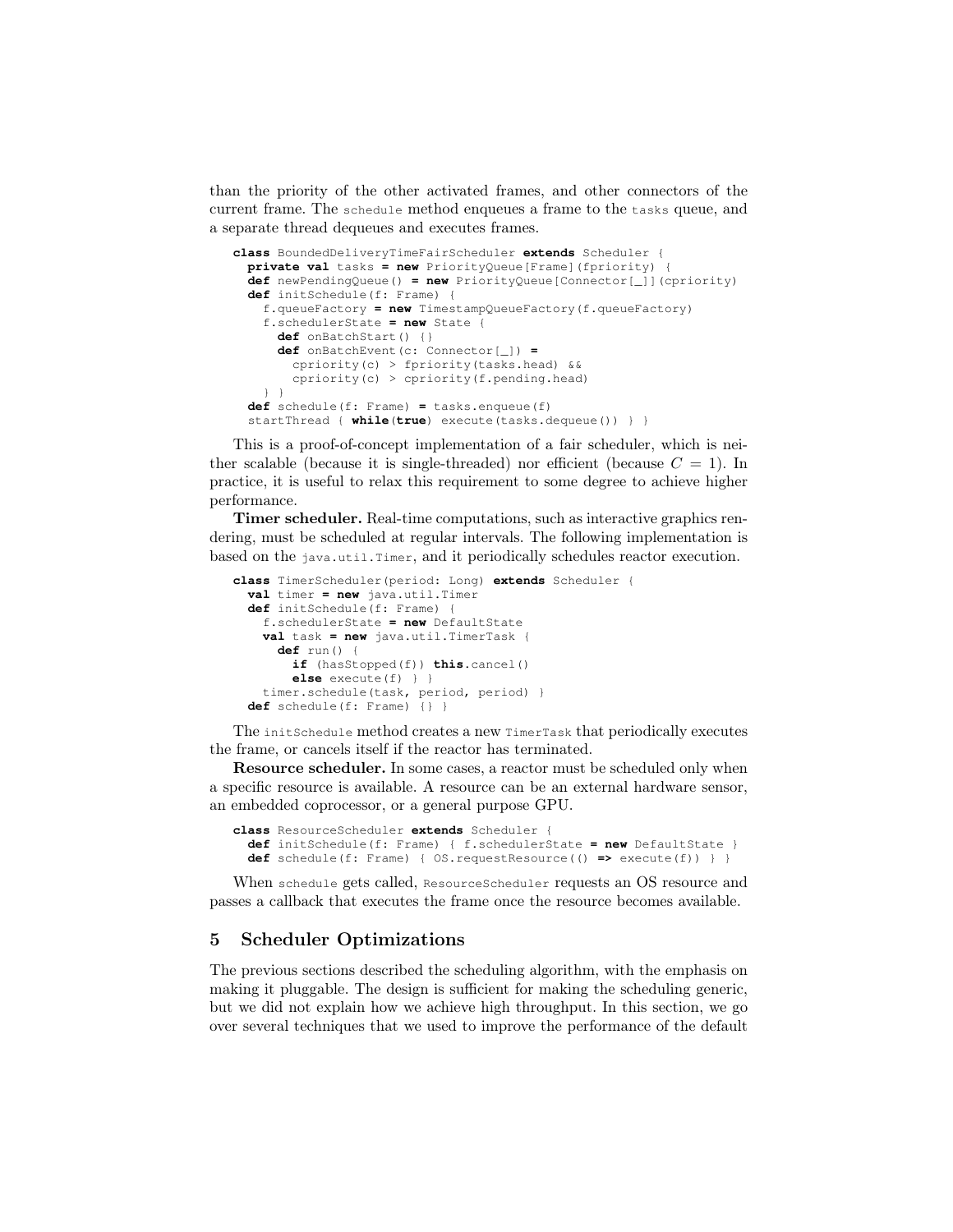```
1 def stealSchedule() {
 2 if (state == STEAL_SCHEDULE) {
 3 return
 \sqrt{4}5 state = STEAL_SCHEDULE
 6 try {
 7 var loopsLeft = STEAL_SCHEDULE_COUNT
      while (loopsLeft > 0)9 val executedSomething = pollWorkQueueAndRunFrame()
10 if (executedSomething) {
11 loopsLeft -= 1
12 } else {
          13 loopsLeft = 0
14 }
15 }
16 } finally {
      17 state = ASLEEP
18 }
19 }
```
Fig. 4. Worker thread piggybacking

scheduler implementation in the Reactors framework. The main goal in these techniques is to reduce the amount of time spent in the scheduler compared to the amount of time spent in application code.

#### 5.1 Explicit Work Stealing

In a typical task-based work stealing scheduler [6], there is a set of worker threads, usually corresponding to the number of processors. Each worker thread has an associated work stealing queue. When the program creates a new concurrent task of execution in some thread, it places that task onto the work stealing queue. A task is removed from the queue either after the current task of the corresponding worker thread completes, or when another worker runs out of tasks on its own queue and steals the task from a queue of its peer.

There are several overheads associated with work stealing. First, a task object needs to be created and placed on the queue. Second, inactive worker threads need to be notified that there is work available for them. Third, a previously inactive worker thread must scan the work queues of other threads, and steal an available task. The overhead of having to wait can be reduced by having the active worker thread steal back the tasks it previously submitted as early as possible. Some task-based work stealing schedulers expose the API that allows the client code to explicitly start the work stealing process [17].

In our implementation, the worker thread dequeues the previously submitted tasks immediately after completing event handling. This allows executing a different reactor frame on the active worker thread before context switching the current frame. After the line 35 of the code in Figure 2, the worker calls a special method stealschedule, shown in Fig. 4, which dequeues and runs frame tasks.

Piggybacking the worker thread can only have a single level of nesting. To ensure this, each worker thread keeps a state field that initially has the value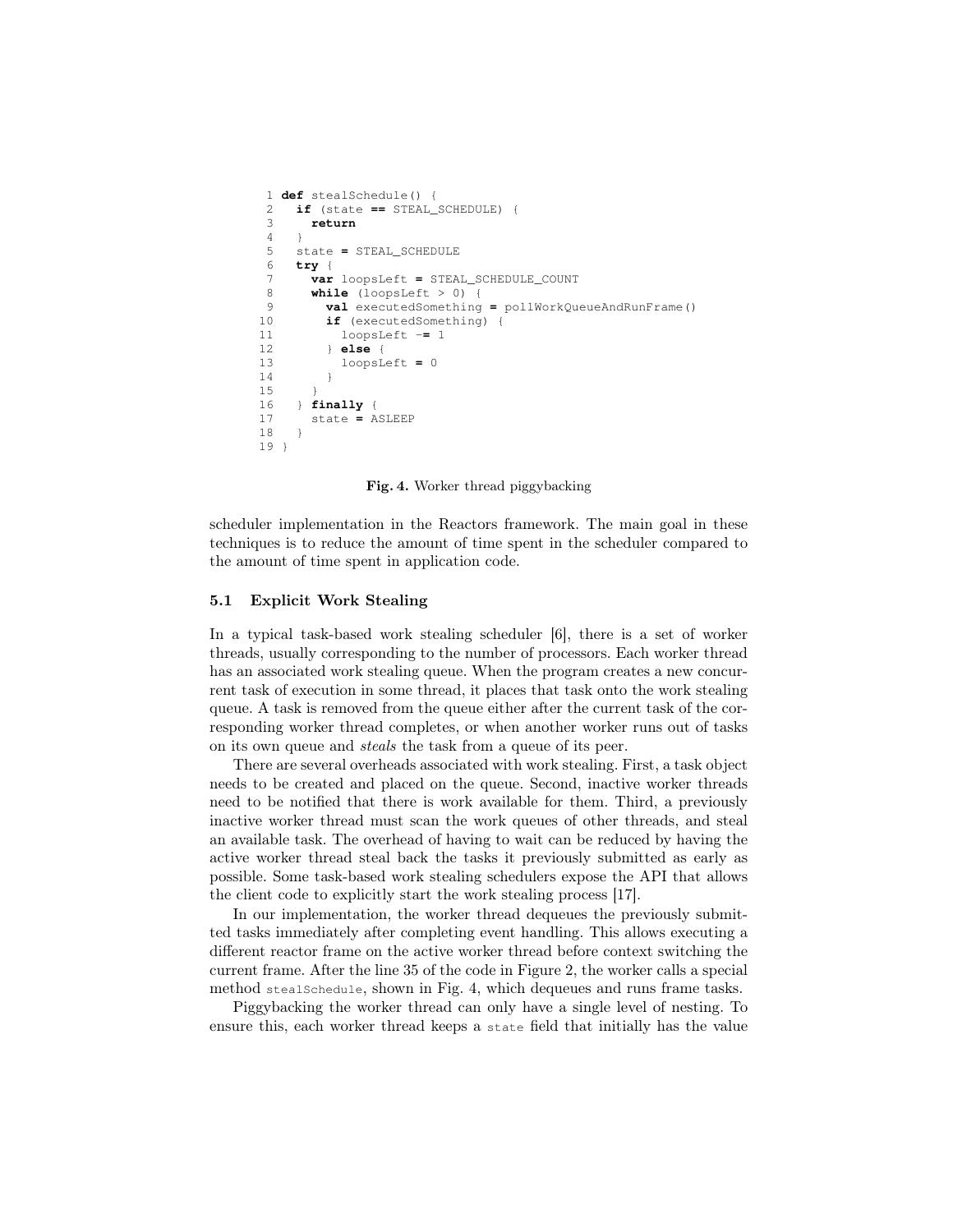```
1 val miniQueue = new AtomicReference[Frame](null)
 2
 3 @tailrec final def schedule(frame: Frame) {
 4 val oldFrame = miniQueue.get
 5 if (oldFrame eq null) {
 6 if (!miniQueue.compareAndSet(oldFrame, frame)) {
 7 schedule(frame)
 8 }
 9 } else {
10 if (!miniQueue.compareAndSet(oldFrame, null)) {
11 schedule(frame)
12 } else {
        val task = createTaskFor(oldFrame)
14 pushToWorkQueue(task)
15 }
16 }
17 }
```
Fig. 5. Lazy scheduling of frame task objects

AWAKE, but switches to STEAL\_SCHEDULE upon entering the stealSchedule method. Recursive calls to stealSchedule check this field and immediately return. The method then attempts to poll pending tasks up to STEAL\_SCHEDULE\_COUNT times.

This optimization is usually only beneficial if the time spent in the polling method pollWorkQueueAndRunFrame is short, since the scheduler spends useless cycles and slows the overall execution otherwise. For this reason, we only poll the local queue of the current worker thread in our implementation.

#### 5.2 Lazy Task Scheduling

The optimization in Sect. 5.1 improves throughput by reducing the context switch pauses, but does not eliminate the cost of creating task objects. Compared to starting a thread, spawning a task is much more lightweight, but creating a task and pushing it onto a work stealing queue is still relatively expensive.

In this section, we describe an optimization that drastically reduces the number of tasks in some benchmarks. The optimization is based on the following observation: in most (re)actor programs, an execution of an event handler is relatively short (in fact, this is a recommendation in many frameworks, since monopolizing the worker threads with long event handlers can lead to message overflows). Furthermore, the longer the execution of an event handler is, the more likely it is that it will send messages to other reactors. This means that the time between sending two messages from a single event handler, and the time between sending a message and exiting from an event handler, are both usually short. Sending a message potentially results in scheduling a reactor frame, as shown in Fig. 3, which results in creating a task object. Consequently, postponing the task creation until the next schedule call or until the completion of the event handler usually does not have a negative performance impact.

To exploit the previous observation, we augment each worker thread with an additional one-element queue, which we call a mini-queue, and use it to store reactor frames that were activated, but whose scheduling was lazily postponed.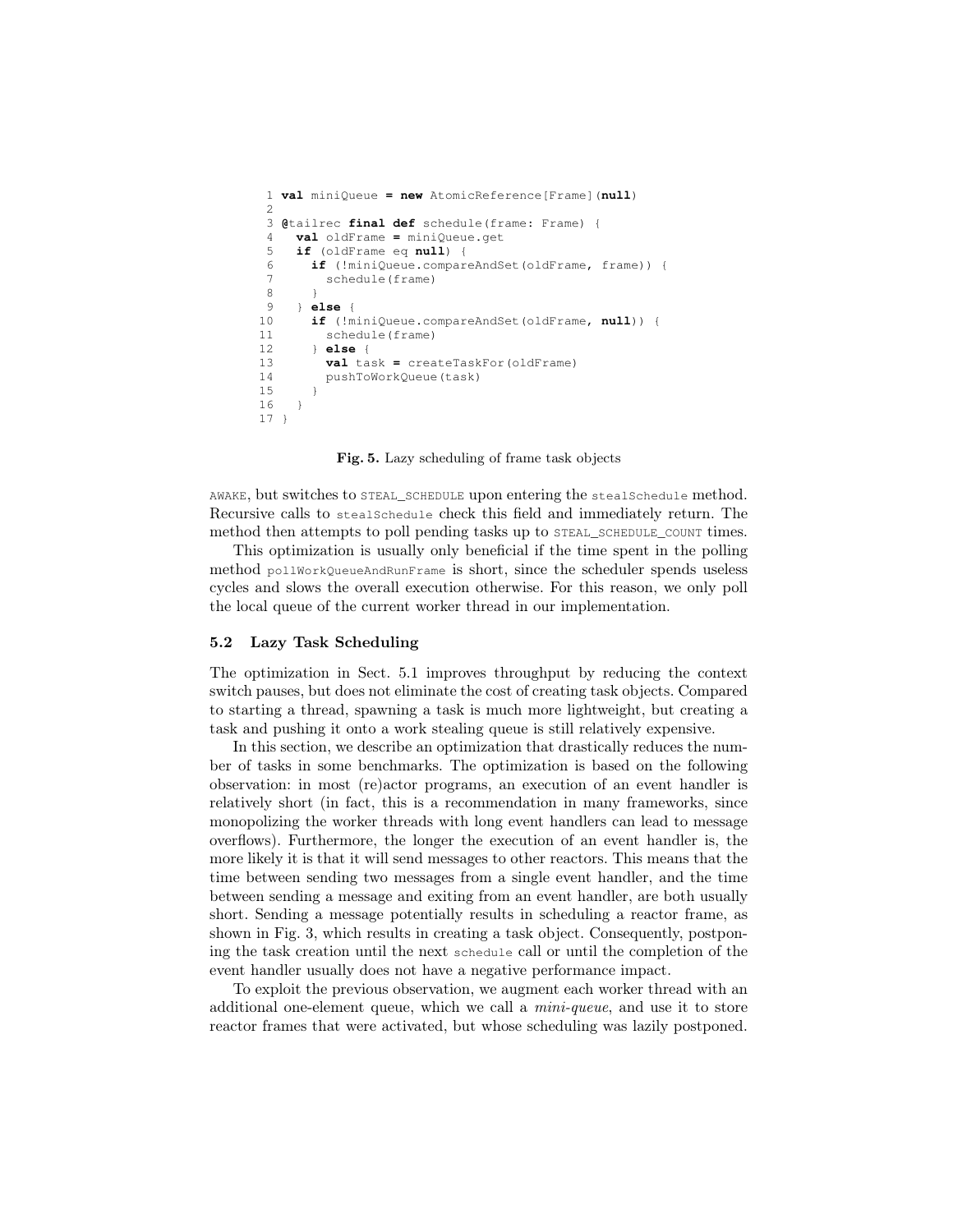```
1 class ReanimationThread extends Thread {
 2 setDaemon(true)
 3
 4 def run() {
 5 var sleepPeriod = 0
 6 while(true) {
 7 Thread.sleep(sleepPeriod)
 8 var count = 0
 9 for (worker <- workers) {
10 val f = worker.miniQueue.get
11 if (f != null && worker.miniQueue.compareAndSet(f, null)) {<br>12 execute(f)
12 execute(f)<br>13 count += 1
            13 count += 1
14 }
15 \t\t 116 sleepPeriod = adjust(sleepPeriod, count, workers.length)
17 }
18 }
19 }
```
Fig. 6. Reanimation thread implementation

Initially, when a reactor frame gets execution time on some worker thread, the mini-queue is empty, i.e. set to null. When the reactor sends a message, and that message requires scheduling the reactor frame, the reactor frame is instead atomically placed on the mini-queue. If another reactor frame needs to be scheduled, the old reactor is first atomically removed, and then corresponding task object gets created and pushed to the work queue. This is shown in Fig. 5.

The code in Fig. 4 is similarly adjusted to check not only for pending work on the work stealing queue, but also flush the state of the mini-queue.

#### 5.3 Reanimation Thread

The optimization from Sect. 5.2 trades latency for higher throughput. While in most cases, the decrease in latency is not observable, it is possible to write a program in which an event handler sends one message, but then does not return control to the scheduler for a long time. In these cases, an activated frame gets temporarily stuck on the mini-queue, and it cannot be stolen by other worker threads, since it is not on the work stealing queue.

To prevent this scenario, our implementation uses an additional non-worker thread, called a reanimation thread, that is usually in the sleep state, but occasionally wakes up and scans the mini-queues of the worker threads. When the reanimation thread finds a non-empty mini-queue, it atomically removes the frame and executes it. This is shown in Fig. 6.

When it is unlikely that there are any benefits from scanning the mini-queues, the reanimation thread should spend the least amount of CPU time possible. For this reason, after the reanimation thread inspects all the worker threads, it adjusts its sleep period to a new value that depends on the previous value, the number of removed frames and the total number of workers, as specified by the following equation: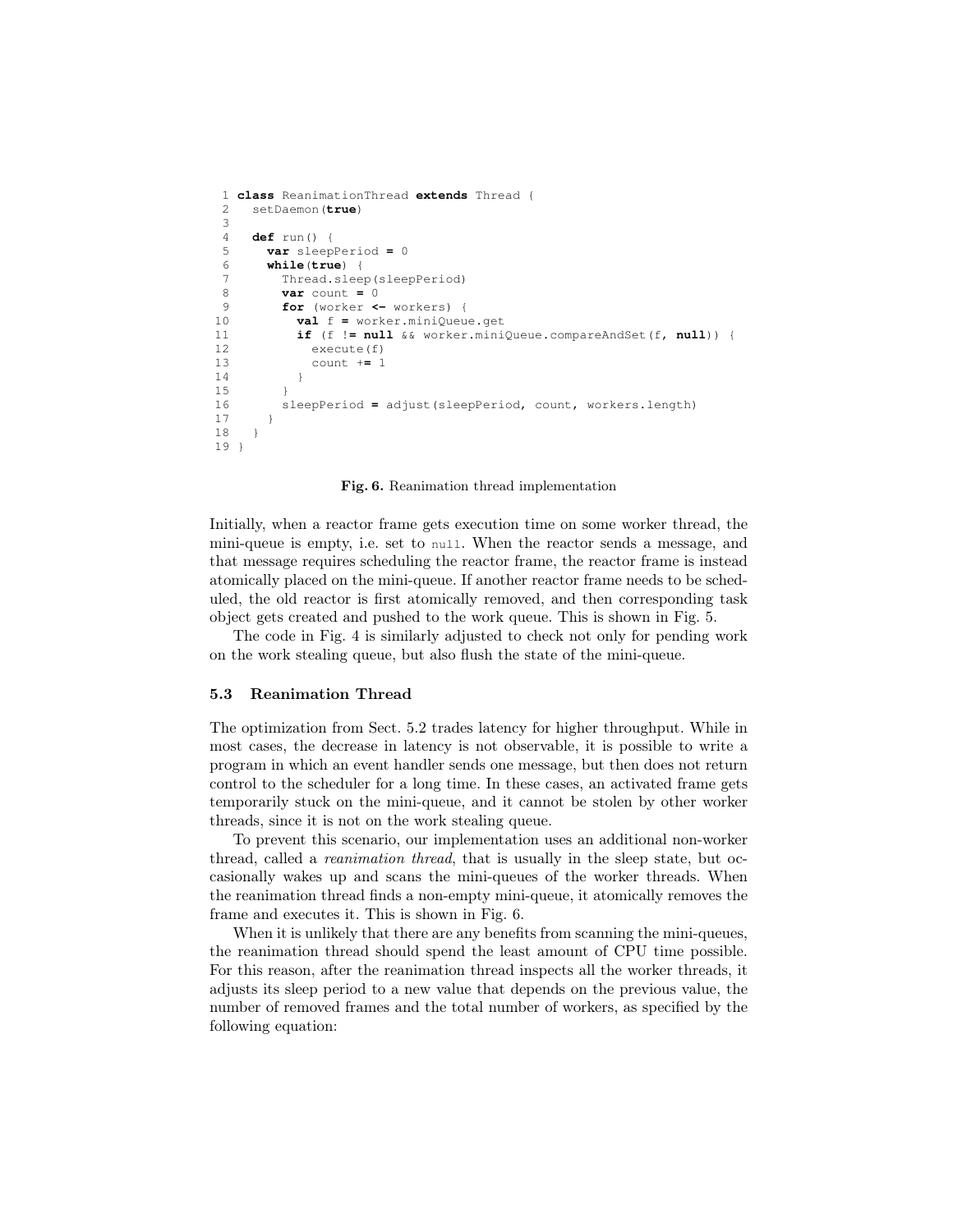

Fig. 7. Impact of the parallelism level on different benchmarks with message arrival speculation enabled (running time vs. number of reactors)

$$
adjust(period, count, workers) = 2 \cdot period \cdot \frac{works - count}{works} \tag{1}
$$

In the above equation, if the *count* is low, then the new period value is increased by up to  $2\times$ . On the other hand, if the *count* is high, the period is rapidly decreased. The net effect is that when the reanimation thread helps almost all workers, the period is almost immediately reduced to a minimum value, and otherwise slowly decays towards the maximum value. When the benefit of flushing mini-queues is small, this approach reduces the overall CPU time spent by the reanimation thread. The new period is clamped between some minimum and maximum value, which is in our case between 1 millisecond and 200 milliseconds.

#### 5.4 Message Arrival Speculation

After a reactor executes an event handler, it normally undergoes a context switch and returns the control to the scheduler. In applications in which pairs of reactors exchange values, a message frequently arrives to the reactor shortly after it had begun its context switch. In these cases, it pays off to speculate on the arrival of the message and delay the context switch. This speculation is based on the bet that the message arrival time is lower than the time required for the context switch. To estimate the message arrival time, each reactor does sampling – a reactor occasionally spins before its context switch and counts the number of messages that arrived during spinning. The sampling frequency must be low to avoid slowing down the program. After accumulating a set of samples, the reactor decides whether to regularly spin before the context switch, or not.

Importantly, message arrival speculation is dynamic – it is only applied if the scheduler detects that it is likely to improve performance. If during the sampling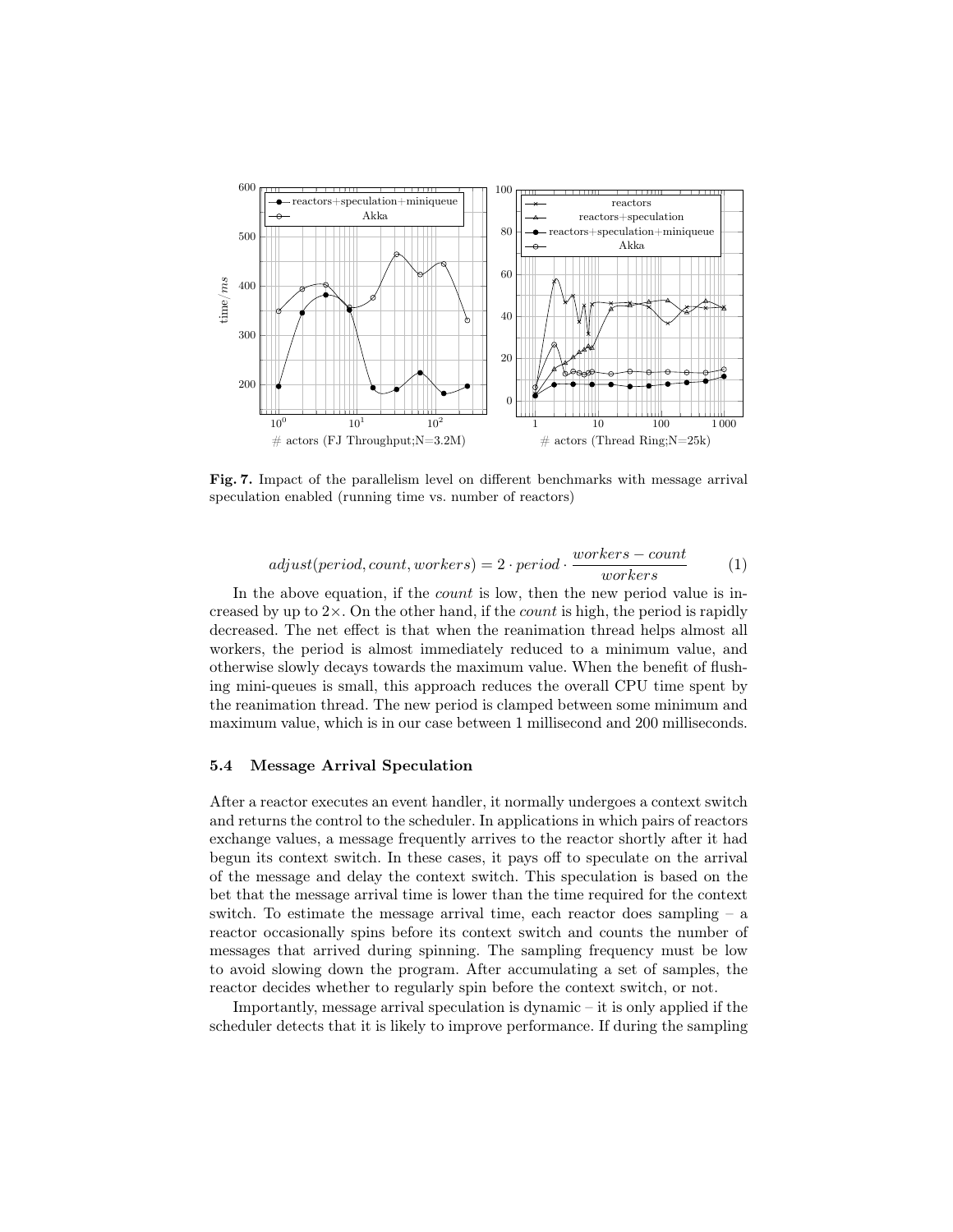

Fig. 8. Impact of different sampling frequencies on performance for benchmarks that do not benefit from speculation (running time vs. sampling frequency)

period, a reactor does not notice any benefits from delaying the context switch, then it will not apply speculative spinning.

Concretely, a reactor decides to speculate that a message will arrive as follows. Define the time period  $\delta$  as the ration between the context switch delay d and the total time required to do the context switch  $c$  (which is estimated experimentally, by sending messages to a reactor with an empty event handler). The reactor decides to delay context switches by a relative delay  $\delta$  if and only if the percentage of arrivals  $\hat{p}$  during sampling satisfies:

$$
\delta \le \hat{p} \tag{2}
$$

The intuition behind this is that delaying the context switch potentially slows down the program. To make up for this slowdown, the relative delay must be smaller than the percentage of cases in which it accurately predicted that a message will arrive, avoiding the full context switch. The reactor must pick the optimal value for  $\delta$ , so it collects a sample for a range of values  $\delta_i$  and  $\hat{p}_i$ , and picks the one for which the following expression is minimized:

$$
\delta_i - \hat{p}_i \tag{3}
$$

After deciding on the context switch delay, the reactor continues sampling the delay benefits, and repetitively revisits the speculation decision after collecting new sample sets. This way, if message arrival pattern changes during the execution, the reactor adjust the context switch delay.

In Fig. 7, we show the performance of two benchmarks from the Savina suite [15] for which message arrival speculation is particularly effective. In the Fork Join Throughput benchmark, a reactor allocates  $K$  other reactors, and sends each of them a message in a round-robin manner. The performance improvement on the Fork Join Throughput benchmark is high when  $K$  is above 8, which is the number of processors on the test machine. The reason is that when there is a higher number of reactors, speculative spinning allows messages to pile up at some of the reactors, so when the reactor gets scheduled, the batch of messages it can process is larger. For K below 8, performance becomes close to that of the Akka framework. The Thread Ring benchmark allocates  $R$  reactors that pass a token around in a ring pattern. Here, the situation is reversed – it only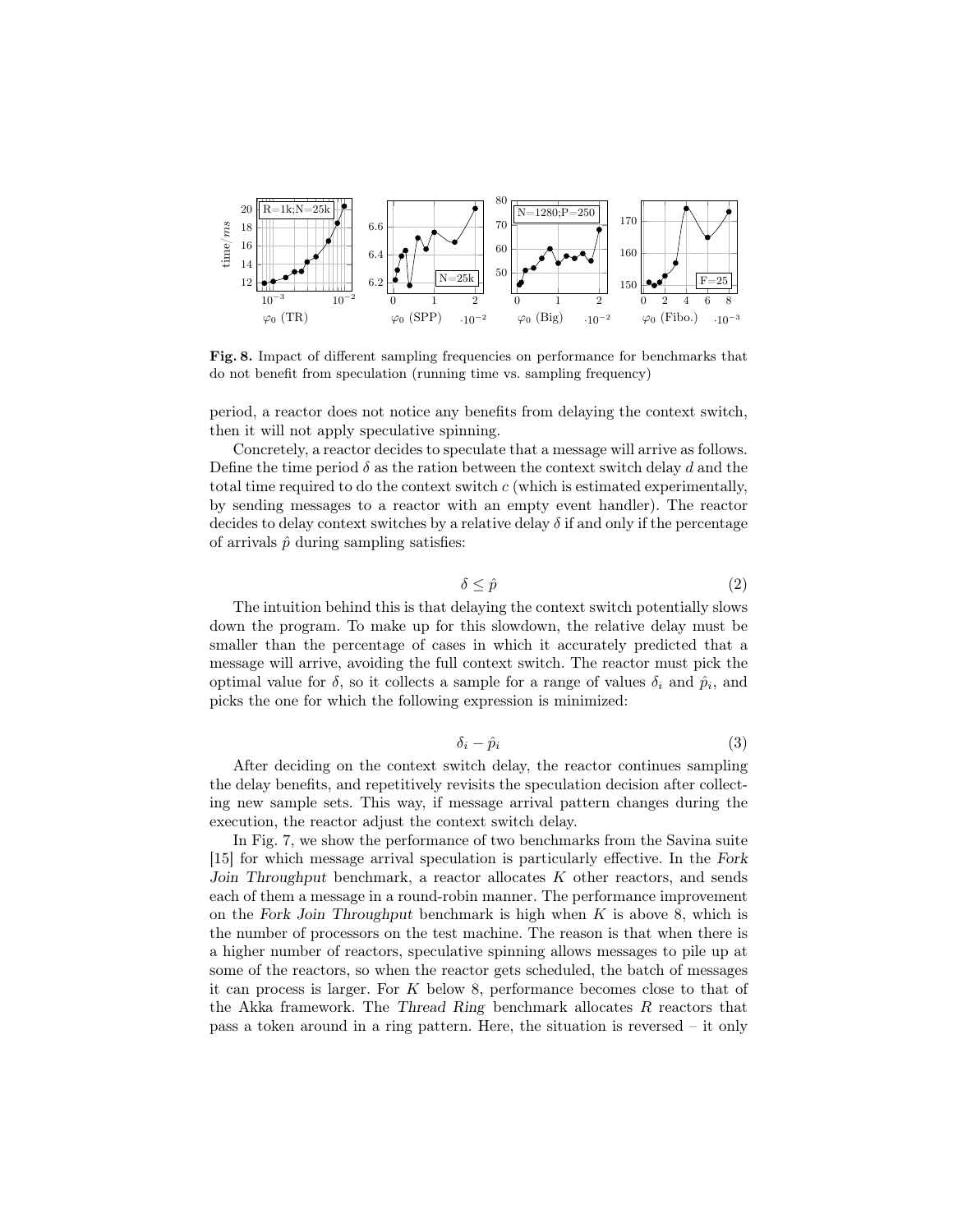makes sense to spin and wait for the next message if each reactor can be pinned to a processor (which is true if the ring size  $R$  is small). Otherwise, spinning delays the assignment of a processor to inactive reactors, and slows down the program overall. We show the performance of Reactors compared to Akka, when speculative spinning is disabled, when it is enabled, and when we additionally apply the lazy task scheduling optimization (mini-queue).

For other benchmarks, message arrival speculation does not yield any benefits. Nevertheless, it is important to ensure that the sampling overhead does not compromise overall performance, so the sampling frequency  $\varphi$  is initially kept at a low value, in our case 0.2%. The downside of doing this is that it takes a long time to collect a sample set when speculation is beneficial. To retain the best of both worlds, a reactor adapts the sampling frequency according to the belief that arrival speculation helps. When and if a reactor notices an arrival of a message (but before it has gathered a full sample needed for its speculation decision), it adaptively increases the sampling frequency. A reactor is allowed to do this, since sampling is itself a context switch delay – a higher sampling frequency is therefore not detrimental when context switch delays help.

In Fig. 8, we show some of the benchmarks on which speculation does not help, namely Thread Ring (with  $R \gg \text{\#processors}$ ), Streaming Ping-Pong, Big and Fibonacci. We plot the running time of the benchmark with respect to the initial sampling frequency  $\varphi_0$ . Based on these benchmarks, we decided to keep  $\varphi_0$  at the value 0.2%.

A theoretical model of the message arrival speculation optimization was described recently, along with a more in-depth performance analysis [25]. For more information, we refer the readers to related work.

#### 5.5 Class-Based Reactor Profiling

Speculation described in Sect. 5.4 works well only if the lifetime of a reactor is sufficiently long to gather a sample that estimates the benefits of delaying context switches. In many applications, the average lifetime of a reactor is shorter than that, so reactors do not manage to effectively estimate speculation benefits. This is true even if a reactor adaptively adjusts the sampling frequency as described in Sect. 5.4. To accomodate these cases, our implementation periodically profiles the stable sampling frequency with respect to the class of the reactor. This information is stored in a per-class histogram, and used as the initial sampling frequency when a reactor gets created. This way, the information about the ideal sampling rate gets shared among reactors of the same type, and applications with short reactor lifetimes can also benefit from speculation. In our implementation, the lifetime of the sampling frequency profile is specific to a single execution of a program.

When profiling numeric values such as the sampling frequency, the more recent information must be given a higher importance. The intuition is that the applications are going through phases, and the optimal values may change over time. We use the following expression to update the sampling frequency: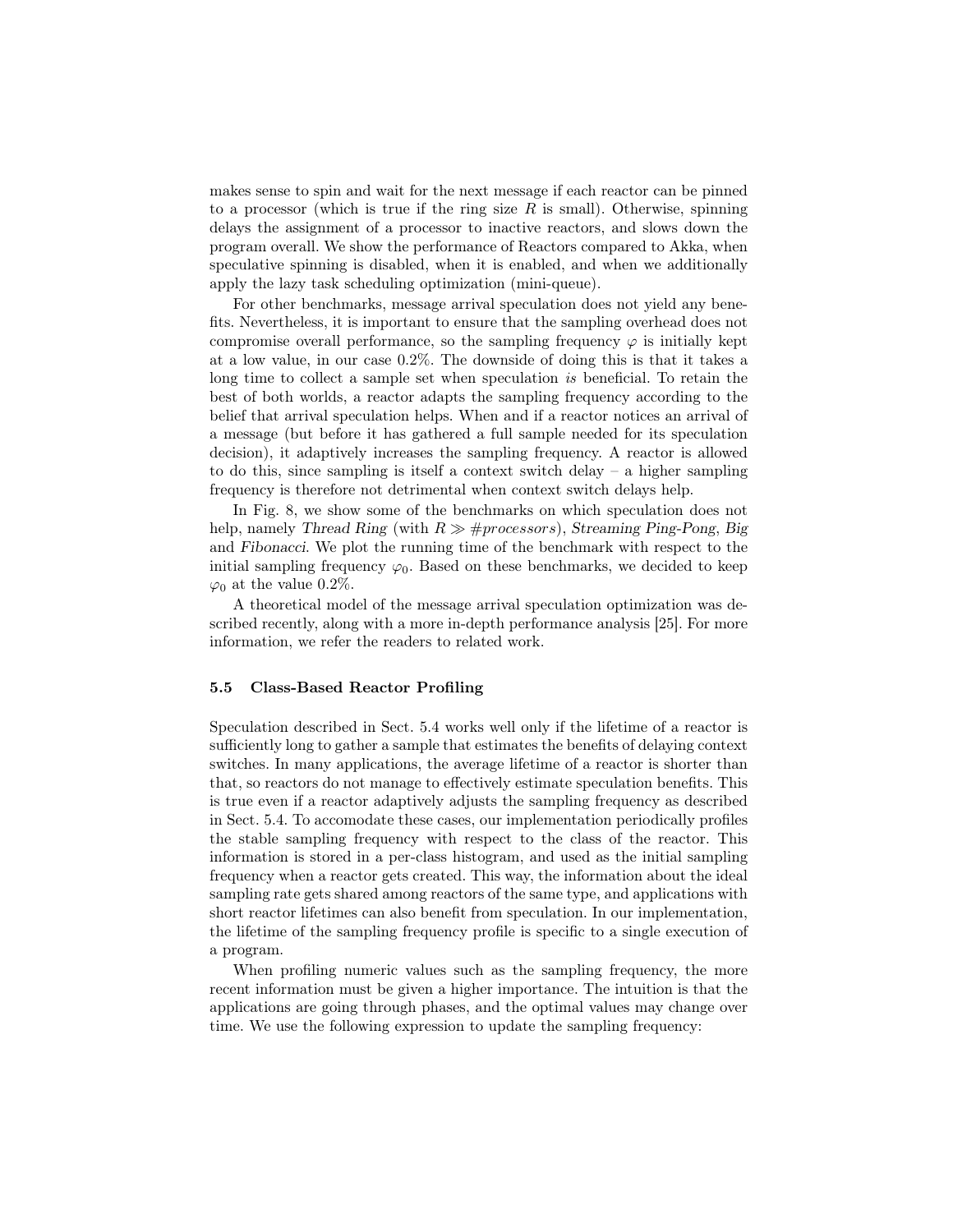

Fig. 9. Running time on standard actor benchmarks (lower is better)

# $record(oldRate, newRate) = 0.8 \cdot oldRate + 0.2 \cdot newRate$  (4)

By using the expression (4), the more recent profiling information quickly starts dominating, and the old value tends to decay and become less important over time. Every profiled value is continuously interpolated in this way.

# 6 Evaluation

We used standard actor benchmarks from the Savina suite [15] to test the performance of our scheduler (code online [3]) against the industry-standard Akka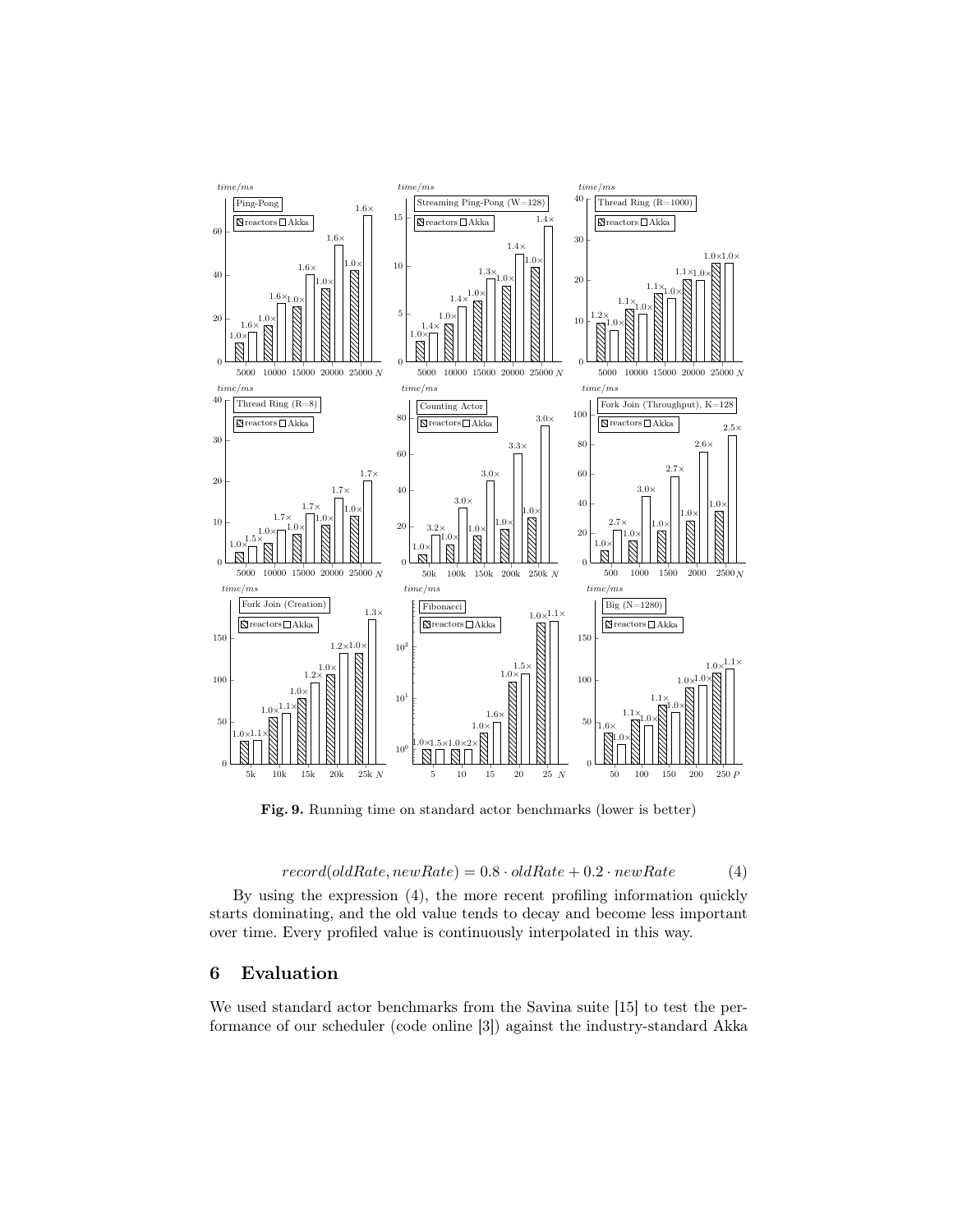framework [1]. We used established evaluation methodologies [9] [22]. Benchmarks were done on a quad-core 2.8 GHz Intel i7-4900MQ processor with 32 GB of RAM, and the results are shown in Fig. 9.

Ping-Pong. In this benchmark, one (re)actor sends a preallocated ping message to another (re)actor, which then responds with a *pong* message. This is repeated N times. This benchmark is designed to test how fast the scheduling system exchanges the context between two (re)actors, when it is likely that they each will be reactivated soon after deactivation. Our reactor implementation is around 1.6× faster when compared to Akka.

Streaming Ping-Pong. The Akka project [1] often uses an alternative form of the Ping-Pong benchmark in which the first actor starts by sending  $W$  ping messages, instead of a single one. Whereas in the Ping-Pong benchmark each actor waits for the reply before sending the next message, in Streaming Ping-Pong, the two actors keep a sliding window of messages and usually do not yield control to the scheduler. Our reactor system is  $1.3 - 1.4 \times$  faster than Akka.

**Thread Ring.** Here,  $R$  (re)actors are arranged in a ring, and each waits for a message before sending it to the next (re)actor in the ring. The program ends after the message is forwarded  $N$  times. When  $R$  is much larger than the processor count, the benchmark tests context switching when it is unlikely that a (re)actor will be reactivated soon after deactivation. When  $R = 1000$ , depending on N, our system is in some cases as fast as Akka, and sometimes up to  $1.2\times$ slower. For  $R = 8$ , our system is up to  $1.7 \times$  faster compared to Akka.

Counting Actor. A producer actor sends N numbers to a counter actor. The counter actor accumulates the sum of the numbers, and terminates. The benchmark is somewhat similar to Streaming Ping-Pong, but also evaluates the efficiency of allocating messages. Reactors have typed channels that can specialize on the message type, and can avoid boxing. In our implementation, we rely on the type specialization optimization in Scala [7] that avoids boxing primitive types such as integers. For this (scheduler-unrelated) reason, our implementation is around  $3\times$  faster than Akka.

Fork Join (Throughput). A single (re)actor allocates  $K$  (re)actors that count incoming messages, and sends them N messages in a round-robin manner. The benchmark evaluates messaging throughput, and quality of batching messages. Our system is  $2.5 - 3.0 \times$  faster than Akka.

Fork Join (Creation). Benchmark creates  $N$  (re)actors, and sends a message to each of them. After a (re)actor receives a message, it terminates. This benchmark tests actor creation performance. Depending on  $N$ , our system is as fast as Akka, and sometimes up to  $1.3\times$  faster.

Fibonacci. This benchmark computes Fibonacci numbers recursively, where each recursive call creates a (re)actor that sends the result to its parent. For sizes  $N < 2$ , leaf actors send 1 immediately after creation. This benchmark tests dynamic actor creation performance. Results are shown in logarithmic scale in Fig. 9. Our system is  $1.1 - 2.0 \times$  faster than Akka, depending on N.

**Big.** This benchmark creates a large set of (re)actors  $N$ , each sending  $P$  pings to P randomly chosen (re)actors, awaiting a reply for each ping. The benchmark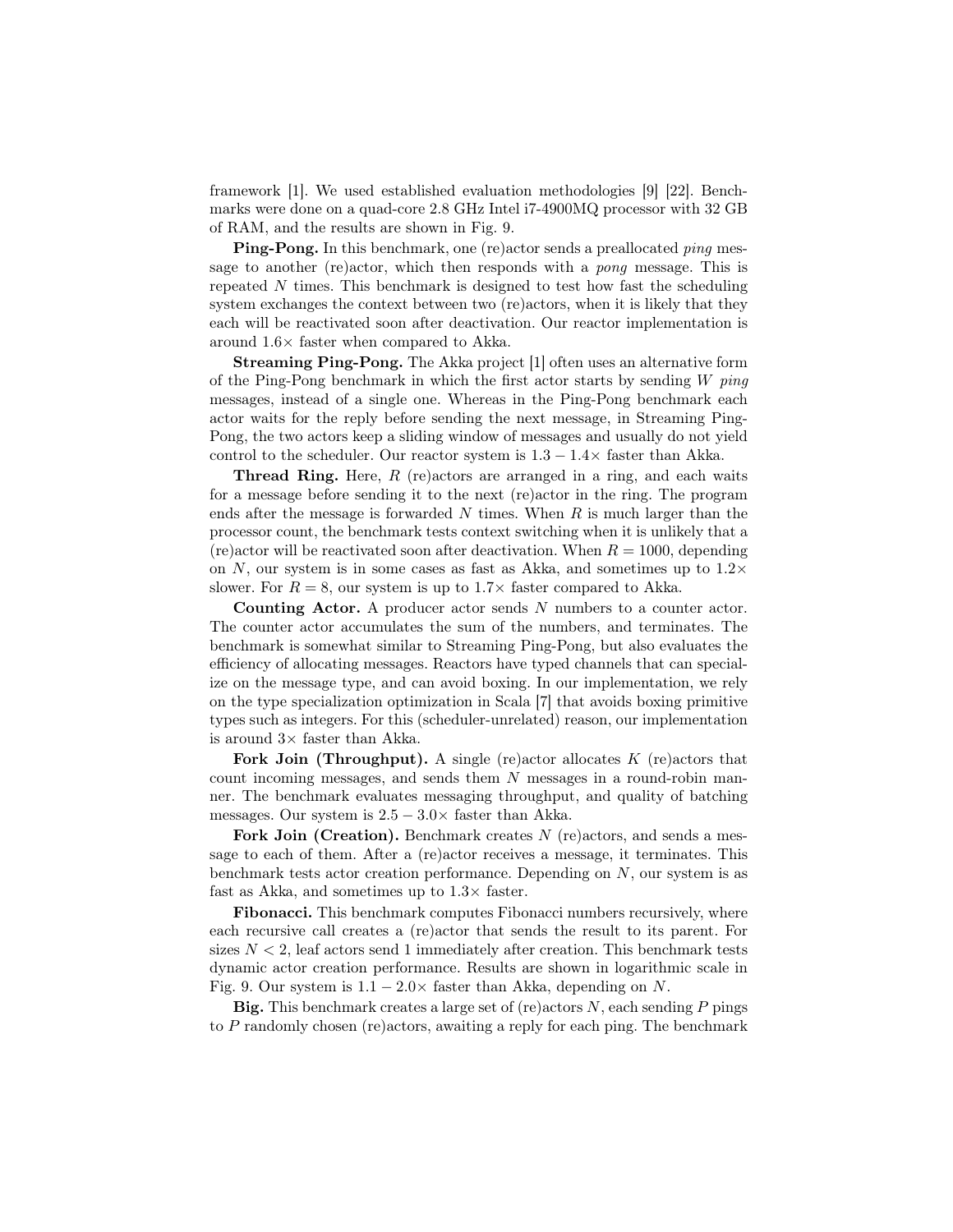

Fig. 10. Dependence of the running time on the batch size for benchmarks with a high message load (lower is better)

tests many-to-many message passing. Depending on P, our system is in some cases  $1.1 - 1.6 \times$  slower than Akka, and in some cases  $1.1 \times$  faster than Akka.

## 6.1 Effect of Batch Size on Performance

In benchmarks that have high average message count per actor, exchanging contexts between actors frequently can be detrimental. Each context switch requires relatively expensive state checks from Fig. 2, and a call to the schedule method. Amortizing these costs by handling multiple events in one scheduling batch greatly increases performance.

As argued in Sect. 2.1, batch size must be bound to ensure bounded delivery time – large batch sizes have a negative effect of delaying execution of other reactors. Batching must amortize context switch costs, but also prevent starvation.

In Fig. 10, we show a selection of benchmarks where batch size affects the benchmark running time. In Streaming Ping-Pong and Counting Actor, the inflection point is around batch size 5, but performance converges above 40. We show the Fork Join Throughput benchmark for different choices of the number of reactors K. We leave out out-of-scale points below batch size 10 for  $K = 128$ . For  $K = 32$ , we can see a steep jump around 7. Here, the batch size is just large enough to give inactive reactors sufficient time to fill their event queues. By the time a reactor is reactivated, it has sufficiently many pending events to benefit from batching. Based on these benchmarks, we keep the BATCH\_SIZE constant from Sect. 4, at value 50.

#### 6.2 Event Stream Scalability

The last thing to show is that the system scales with the number of event streams per reactor. In Fig. 11, we show our custom Roundabout benchmark, in which the roundabout actor receives  $N$  messages on  $K$  different event streams. The running time remains almost constant while increasing the number of event streams – the gentle upward slope is a consequence of decreasing cache-locality.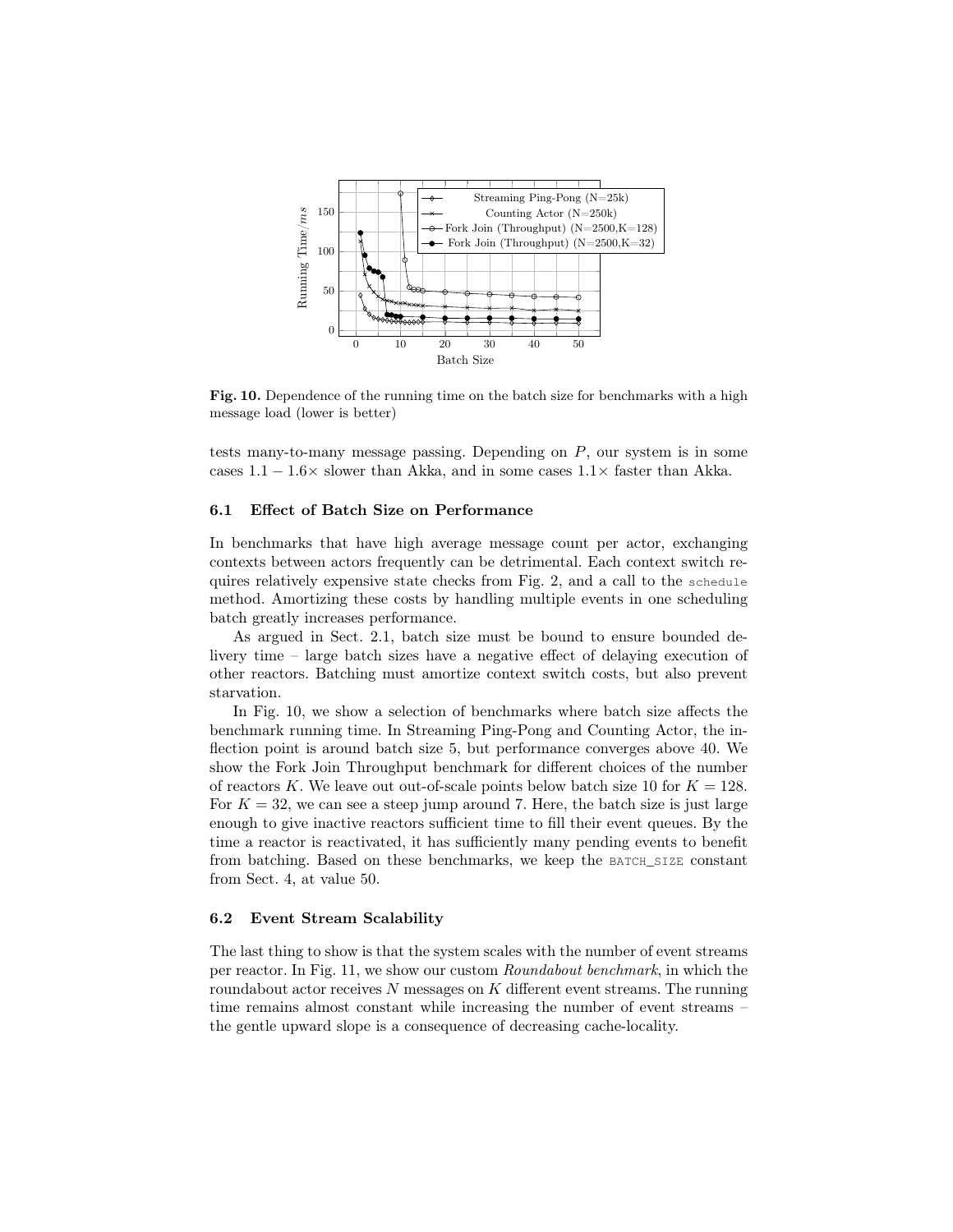

Fig. 11. Roundabout Benchmark (Lower is Better)

# 7 Related Work

The actor programming model was proposed by Agha [4], and has gone through many variants since then. One of the most notable applications of the actor model is the Erlang programming language [2]. On the JVM, Scala Actors attempted to mimic the Erlang model  $[11]$  – since JVM does not have continuations, semantics of the Erlang-style receive statement could not be completely imitated. Akka is a widely adopted actor-based framework [1], which takes a step away from the Erlang model in that it supports only a single top-level receive statement. Kilim [36] is another JVM actor framework that takes a more sophisticated approach by exposing the @pausable annotation, used to mark and transform methods that potentially suspend. The Reactors.IO framework exposes event streams as first-class objects. The advantage of first-class streams is that suspendable computations can be chained as a sequence of callbacks [3] [28] [31].

Selector model is an actor model variant with multiple mailboxes [15]. In this model, there are multiple guarded mailboxes that the actor can programmatically activate or deactivate. Although the abstract selector model allows a dynamic number of mailboxes, the current selector implementation requires specifying the number of mailboxes before the selector starts [16]. The scheduling algorithm is based on the multi-level queue scheduling [35], used to separate mailboxes into priority levels. This separation does not necessarily ensure fairness, so authors mention LRU round-robin scheduling as necessary future work.

The Kilim framework introduced the concept of scheduler hopping. Here, an actor can programmatically change the scheduling policy during the lifetime of an actor. Neither Akka, nor Reactors.IO allow changing the policy after actor creation. We believe that it is easy to add scheduler hopping to Reactors.IO.

Most actor schedulers are built on top of a task scheduler, such as the Fork/Join framework [17]. Depending on the task scheduler implementation, this approach ensures fairness. However, bounded delivery time fairness, as defined in Sect. 2.1, is not necessarily ensured – giving all actors equal execution times can cause starvation when the message-load is non-uniform. We have not yet found programs where this is problematic, and the prebundled schedulers in Reactors are not fair. On the other hand, it is common to have schedulers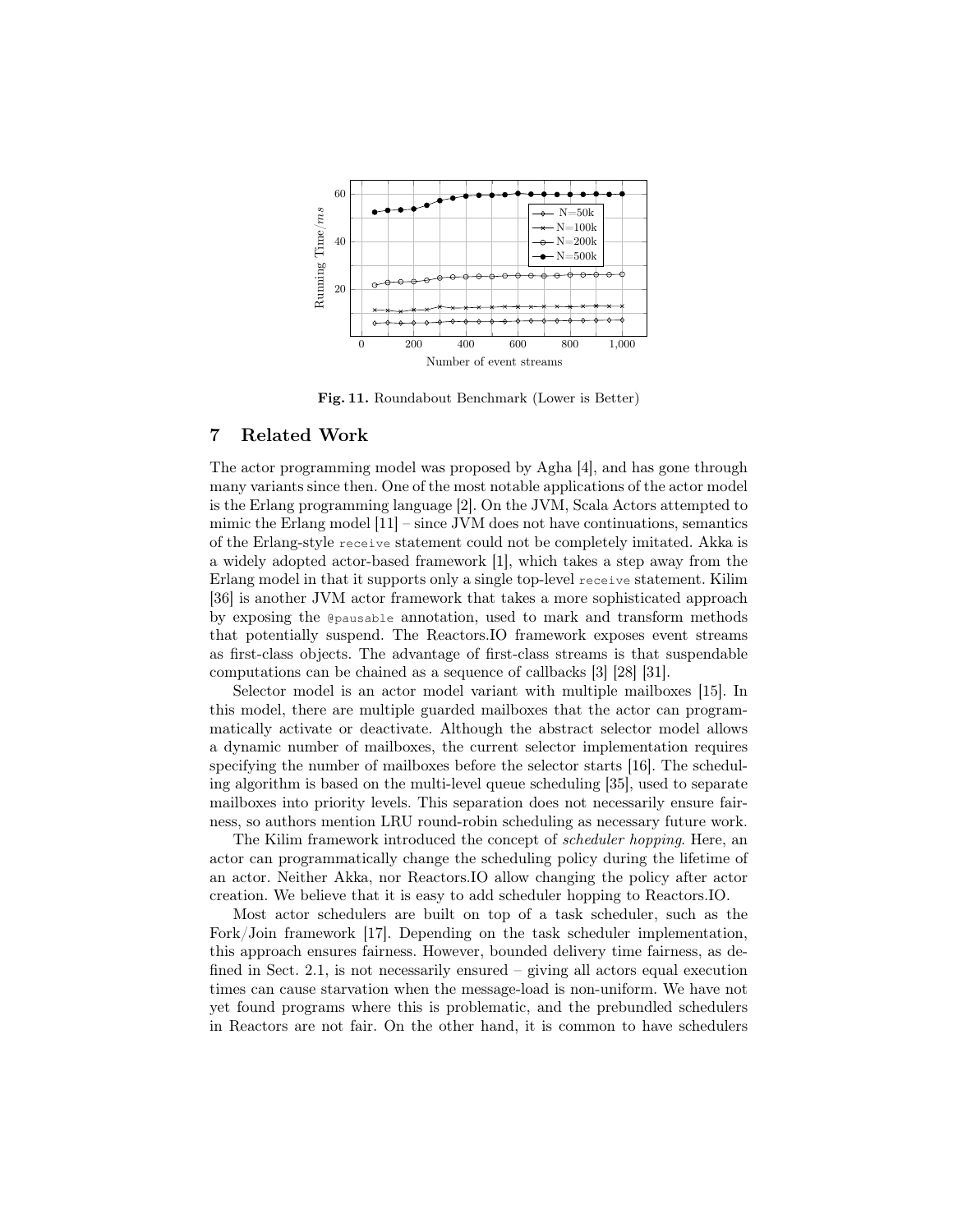that extend the Fork/Join task scheduler with domain-specific knowledge, and this was done for actor systems [1], asynchronous programming frameworks [12], streaming frameworks [29], and for data-parallel collections [27] [30].

Many frameworks use pluggability to defer some scheduling decisions to the client. For example, message scheduling in Akka [1] uses the underlying task scheduler to assign equal execution chunks to actors, but this does not guarantee message handling bounded delivery time fairness. It is the client's job to implement a fair dispatcher if that is necessary. Aside from custom dispatchers, both Akka and Reactors allow users to inject their own message queue implementations. This is advantageous in use-cases such as message persistence, for which more efficient queue data structures exist [32] [23]. Parallel actor monitors [33] for the AmbientTalk language [21] expose a user API that can optionally enable parallelism within an actor. Ensuring scalability is thus deferred to the client-side. The Mesos cluster runtime [14] has a very thin scheduler based on resource offers, which does not even guarantee fairness. This may be an indication that programs where fairness is an issue are in practice rare, and can be dealt on a case-by-case basis. At the same time, pluggable schedulers are useful, as they allow clients to deal with pathological edge cases when they occur.

# 8 Conclusion

We described a scheduler algorithm for the reactor programming model, and presented its implementation. We showed that the scheduler satisfies safety properties such as handling at most one message in a reactor at a time, and also guarantees fairness and bounded delivery time fairness with specific guarantees from the scheduling policy. Scheduling policies are pluggable – in addition to the default policies shown in Sect. 4, users can define their own custom policies. We empirically showed that the scheduler is scalable and efficient by comparing our implementation against the industry-standard Akka framework, on the Savina actor benchmark suite.

An interesting area of future work is scheduling reactor programs that additionally use heterogeneous resources of the host system, such as GPUs, DSPs and external sensors. Achieving scalability and good performance in such nonuniform computations is more challenging, but also potentially more rewarding. We believe that our pluggable scheduler infrastructure is well suited for this task.

# References

- 1. Akka Documentation (2015), http://akka.io/docs/
- 2. Erlang/OTP documentation (2015), http://www.erlang.org/
- 3. Reactors.IO Website (2016), https://reactors.io
- 4. Agha, G.: Actors: A Model of Concurrent Computation in Distributed Systems. MIT Press (1986)
- 5. Astley, M., Agha, G.A.: Customization and composition of distributed objects: Middleware abstractions for policy management. In: Proceedings of the 6th ACM SIGSOFT International Symposium on Foundations of Software Engineering. pp. 1–9. SIGSOFT '98/FSE-6, ACM, New York, NY, USA (1998), http://doi.acm.org/10.1145/288195.288206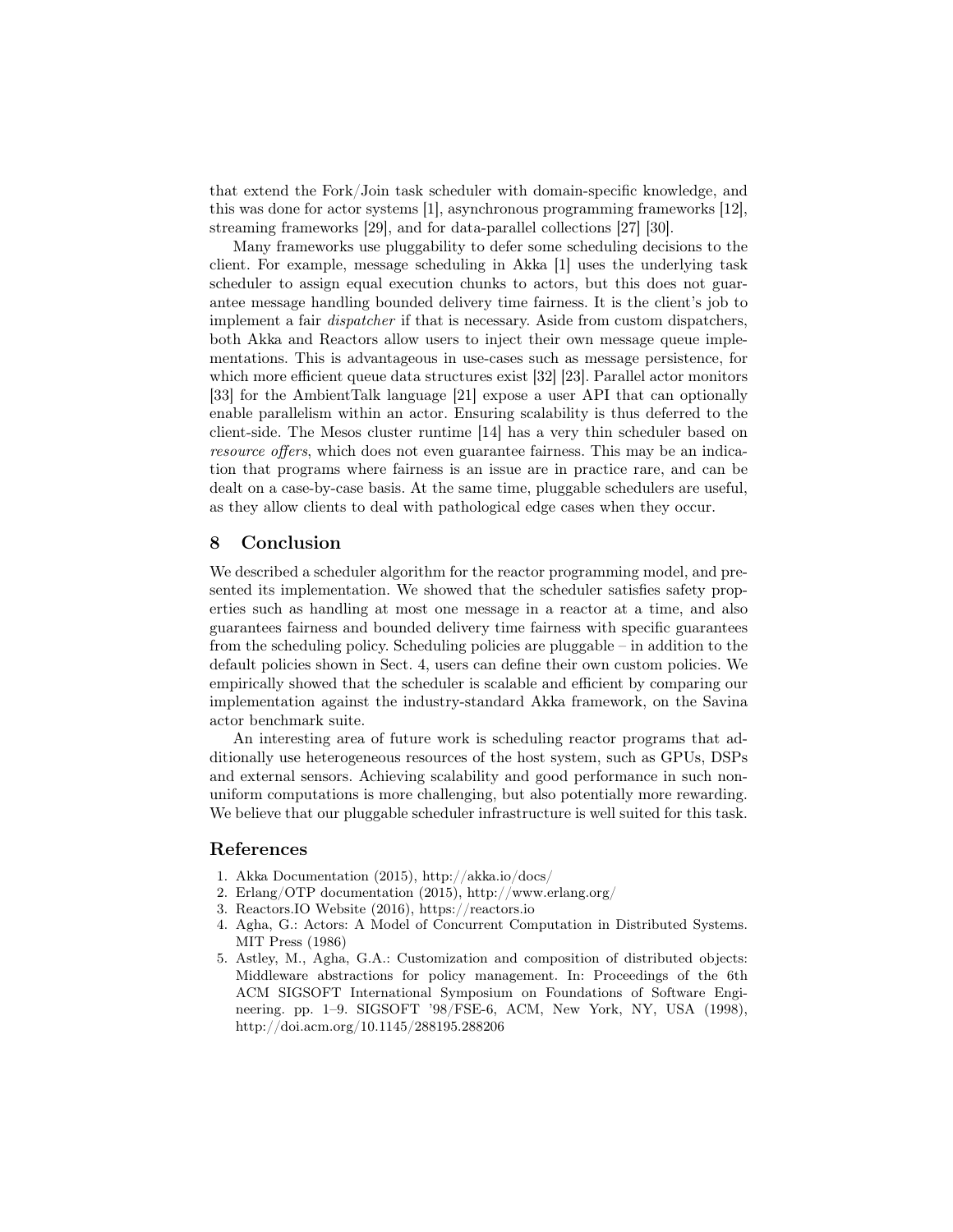- 6. Blumofe, R.D., Leiserson, C.E.: Scheduling Multithreaded Computations by Work Stealing. J. ACM 46(5), 720–748 (Sep 1999), http://doi.acm.org/10.1145/324133.324234
- 7. Dragos, I., Odersky, M.: Compiling generics through user-directed type specialization. In: Proceedings of the 4th Workshop on the Implementation, Compilation, Optimization of Object-Oriented Languages and Programming Systems. pp. 42–47. ICOOOLPS '09, ACM, New York, NY, USA (2009), http://doi.acm.org/10.1145/1565824.1565830
- 8. Fournet, C., Gonthier, G.: The Join Calculus: a Language for Distributed Mobile Programming (September 2000), https://www.microsoft.com/enus/research/publication/join-calculus-language-distributed-mobile-programming/
- 9. Georges, A., Buytaert, D., Eeckhout, L.: Statistically Rigorous Java Performance Evaluation. SIGPLAN Not. 42(10), 57–76 (Oct 2007), http://doi.acm.org/10.1145/1297105.1297033
- 10. Guerraoui, R., Rodrigues, L.: Introduction to Reliable Distributed Programming. Springer (2006)
- 11. Haller, P., Odersky, M.: Event-Based Programming without Inversion of Control. In: Proc. Joint Modular Languages Conference. Springer LNCS (2006)
- 12. Haller, P., Prokopec, A., Miller, H., Klang, V., Kuhn, R., Jovanovic, V.: Scala Improvement Proposal: Futures and Promises (SIP-14) (2012), http://docs.scala-lang.org/sips/pending/futures-promises.html
- 13. Herlihy, M., Shavit, N.: The Art of Multiprocessor Programming. Morgan Kaufmann Publishers Inc., San Francisco, CA, USA (2008)
- 14. Hindman, B., Konwinski, A., Zaharia, M., Ghodsi, A., Joseph, A.D., Katz, R., Shenker, S., Stoica, I.: Mesos: A Platform for Fine-grained Resource Sharing in the Data Center. In: Proceedings of the 8th USENIX Conference on Networked Systems Design and Implementation. pp. 295–308. NSDI'11, USENIX Association, Berkeley, CA, USA (2011), http://dl.acm.org/citation.cfm?id=1972457.1972488
- 15. Imam, S.M., Sarkar, V.: Savina An Actor Benchmark Suite: Enabling Empirical Evaluation of Actor Libraries. In: Proceedings of the 4th International Workshop on Programming Based on Actors Agents and Decentralized Control. pp. 67–80. AGERE! '14, ACM, New York, NY, USA (2014), http://doi.acm.org/10.1145/2687357.2687368
- 16. Imam, S.M., Sarkar, V.: Selectors: Actors with Multiple Guarded Mailboxes. In: Proceedings of the 4th International Workshop on Programming Based on Actors Agents and Decentralized Control. pp. 1–14. AGERE! '14, ACM, New York, NY, USA (2014), http://doi.acm.org/10.1145/2687357.2687360
- 17. Lea, D.: A Java Fork/Join Framework. In: Proceedings of the ACM 2000 Conference on Java Grande. pp. 36–43. JAVA '00, ACM, New York, NY, USA (2000), http://doi.acm.org/10.1145/337449.337465
- 18. Lynch, N.A.: Distributed Algorithms. MK Publishers Inc., San Francisco, CA, USA (1996)
- 19. Milner, R., Parrow, J., Walker, D.: A calculus of mobile processes, i. Inf. Comput. 100(1), 1–40 (Sep 1992), http://dx.doi.org/10.1016/0890-5401(92)90008-4
- 20. Odersky, M., al.: An Overview of the Scala Programming Language. Tech. Rep. IC/2004/64, EPFL Lausanne, Switzerland (2004)
- 21. Pinte, K., Lombide Carreton, A., Gonzalez Boix, E., Meuter, W.: Ambient Clouds: Reactive Asynchronous Collections for Mobile Ad Hoc Network Applications. In: Dowling, J., Taïani, F. (eds.) Distributed Applications and Interoperable Systems, Lecture Notes in Computer Science, vol. 7891, pp. 85–98. Springer Berlin Heidelberg (2013)